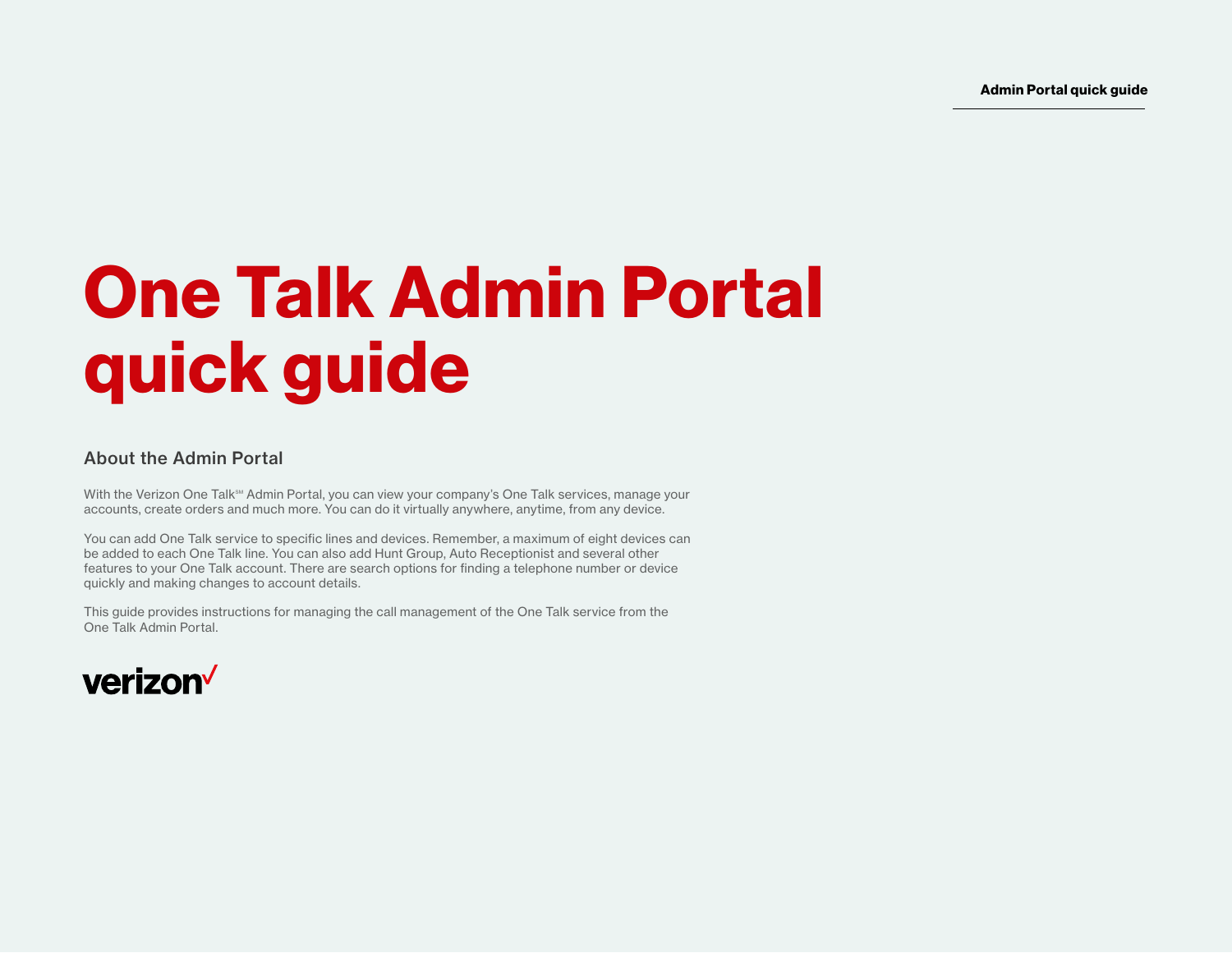# <span id="page-1-0"></span>**Contents**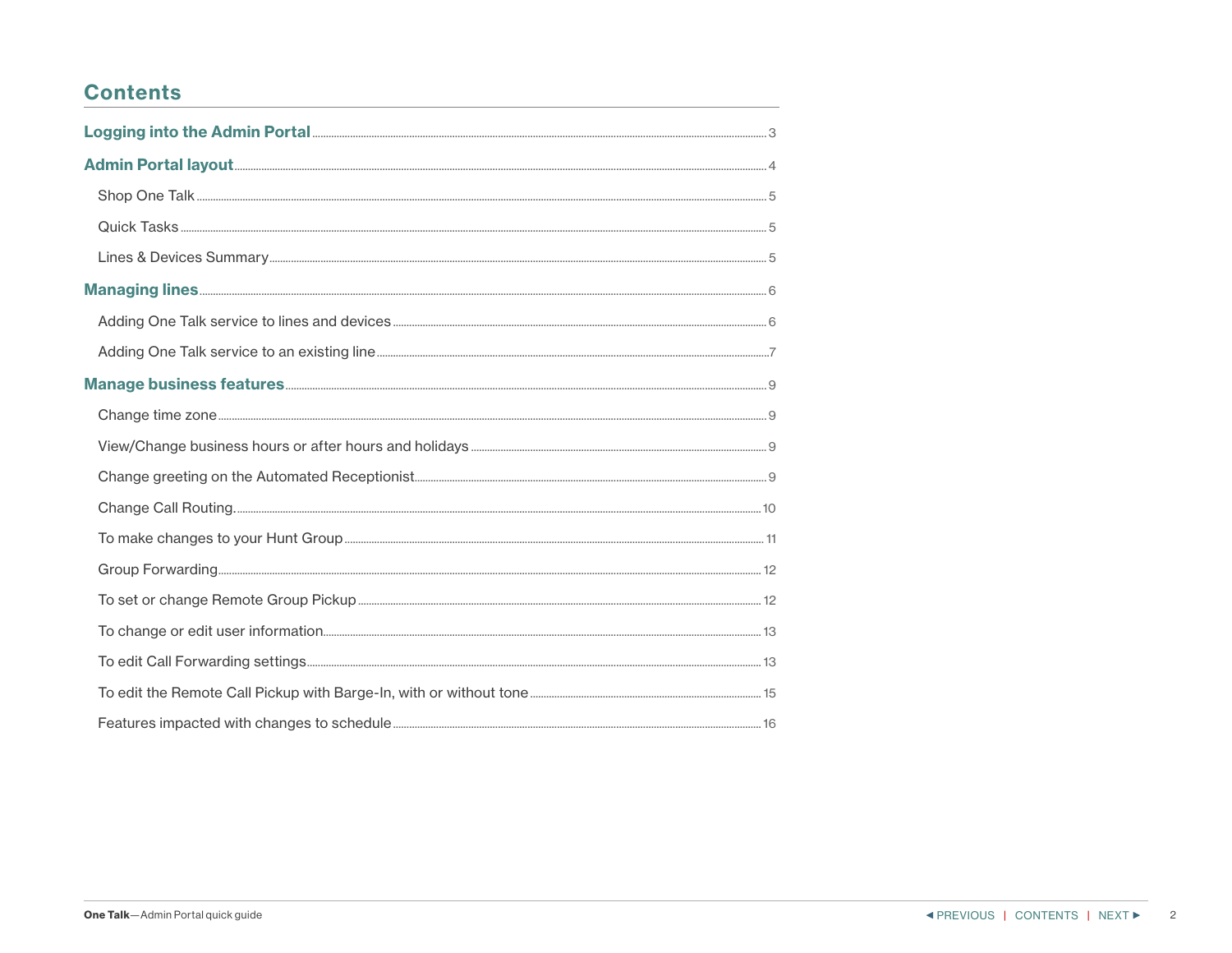## <span id="page-2-0"></span>Logging into the Admin Portal

The Admin Portal is accessible to an authorized Verizon Wireless account representative to manage the One Talk solution for business and user lines. The One Talk service admin for your company can perform the following self-serve functions for business and individual user telephone numbers.

The administrator has complete management capability over corporate-liable lines. *Corporate-liable lines are billed to the corporation.* Corporate-liable lines with One Talk service can be assigned by the administrator for employee Hunt Group or Auto Receptionist use. But employee-liable lines can only be assigned for employee use by the administrator after authorizing the line to join the business group.

- Add service:
	- New lines for employees
	- New lines for Hunt Group or Auto Receptionist
	- To existing lines
	- To new/existing devices
- Set up and enable business features:
	- Account Code
	- Automated Receptionist
	- Hunt Group
	- Group Forwarding
	- Calling Lines ID
	- Custom Ringback
	- Remote Group Pickup
	- Adding 911 Address to desk phones
- The One Talk service admin cannot enable the following on an employee-liable line:
	- Account Code
	- Group Forwarding
	- Calling Line Delivery
	- Custom Ringback
	- Remote Group Pickup

Admin managing capability is restricted on employeeliable lines. *Employee liable lines are billed to the employee.* The admin can do the following for an employee line:

- Authorize employee line for business functionality.
- Include the employee line in Group Forward, Hunt Group, Auto Receptionist and Remote Group Pickup.

#### Access the portal from onetalk.com.



- 1. Click Sign in to My Business under *Get started today.*
- 2. Under *Business sign in*, enter your user name and click Sign In.

| It's easy to manage your services critics.                                                                                                                                                                                                                                                                                                                                             |                                                                                                                                                                                                                                                               |
|----------------------------------------------------------------------------------------------------------------------------------------------------------------------------------------------------------------------------------------------------------------------------------------------------------------------------------------------------------------------------------------|---------------------------------------------------------------------------------------------------------------------------------------------------------------------------------------------------------------------------------------------------------------|
| The charical facebooks and at advice a by the effectively view since two wares, thereon your protective, cheese orders with let<br>In the A. Photo play tax to it in the ARC and some to be first any other to the first the transmission to have in the original<br>the schemages of managing your service limite.<br>Ethe service are schedul white 1.<br>that has had analyzed them | <b>CONTRACTOR</b><br>Continue data of using refrige contraction as a control<br>In the centrer<br>Manifest contrast releases servers and most car-<br>house that intend on the familiar patients arise rather today<br>Market Contractor<br><b>CONTRACTOR</b> |
| Business sign in.<br><b>Quick tasks</b><br>a king dua luan<br>which put Trial Glen<br>Informal & Minut CommodityReas<br>Drest charge this hour is<br>Dreams a recent domain for its<br>There is must integer to<br><b>Contract Contract Contract</b><br>T. Warnerston for<br><b>Results a constitution of the con-</b><br><b>MARIE ANIMAL ALARMENT TOMOTOLIC</b>                       | Minimum 4 - Brokellin<br><b>Factured trace 1</b><br><b>Viewbude Warhard F</b><br><b>Telephone and Party</b><br><b>Render sends 1</b><br>domestican da-1                                                                                                       |

3. Your security image will appear to the right of the screen. If this image does not appear when you log in, do not log in as there may be a security issue. Call Verizon to report the issue.

Enter your password. Click Continue.

| <b>Sign In</b>                                |                        |  |
|-----------------------------------------------|------------------------|--|
| the back of Medicates - March and advance and |                        |  |
| $\frac{1}{2}$                                 | ely bray December 1400 |  |
| secretaristi                                  |                        |  |
| <b>SECURITY</b>                               |                        |  |

4. If you have previously registered your computer, you will have listed an answer to a secret question. If you use a different computer, you will be prompted to answer your secret question. Type your answer and hit Enter.

| verizon <sup>/</sup> |                                                                                                                                                                                                                                                                |  |
|----------------------|----------------------------------------------------------------------------------------------------------------------------------------------------------------------------------------------------------------------------------------------------------------|--|
| ian In               |                                                                                                                                                                                                                                                                |  |
|                      | CAMBRIC SERVICES                                                                                                                                                                                                                                               |  |
|                      | the start recognize the computer you're a<br><b><i>Please serious since an</i></b><br><b>College State</b>                                                                                                                                                     |  |
|                      | of the first age was                                                                                                                                                                                                                                           |  |
|                      | <b>CONTRACTOR</b><br><b>Internet</b>                                                                                                                                                                                                                           |  |
|                      | Being Steel Co. Hughests Figure on National<br>This is not any or child as the symbol public molt where help having to the masters report conditions as some out in the with a processed<br>Unrank function are breakly poles on all real to crimes by appear. |  |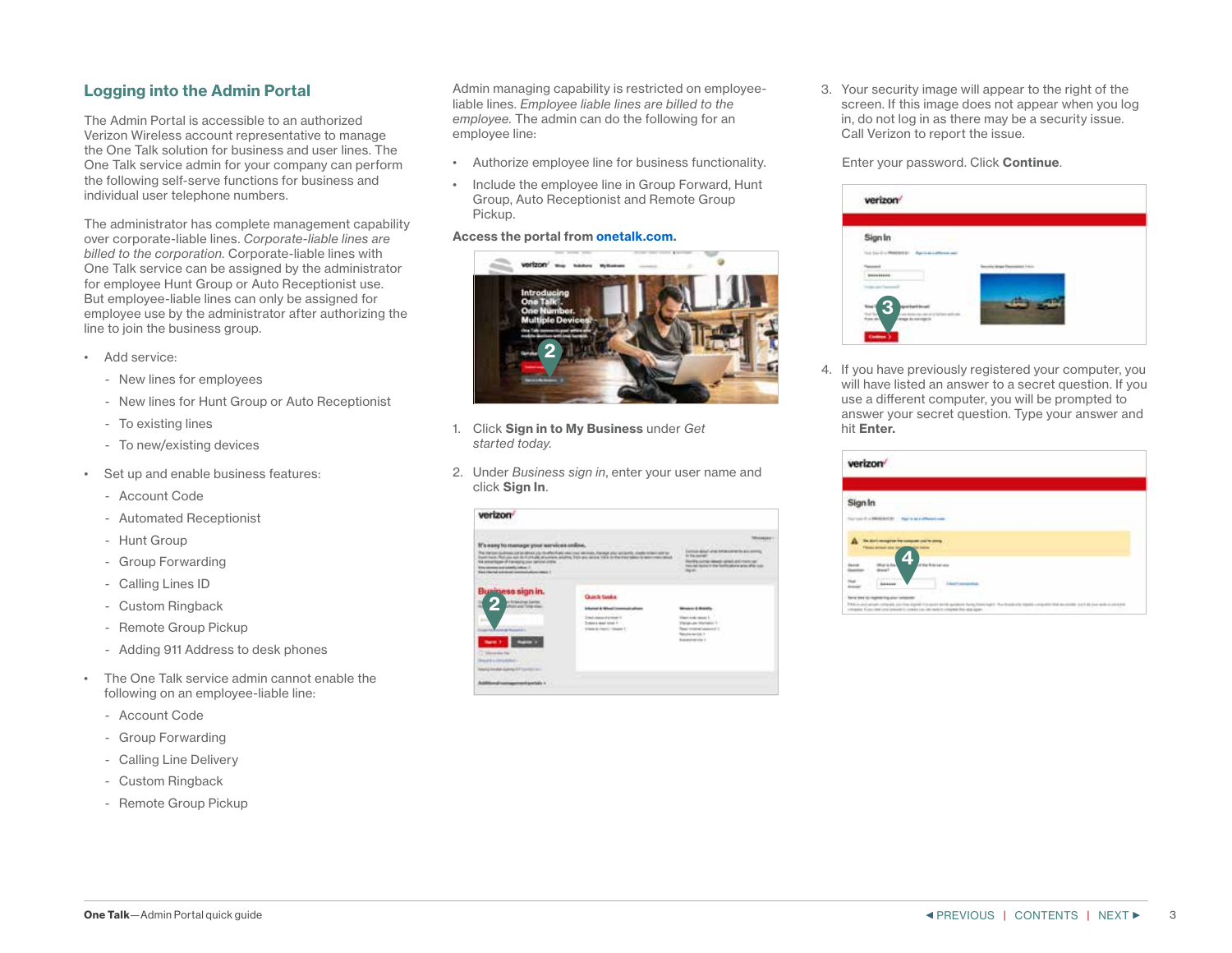## <span id="page-3-0"></span>Admin Portal layout

Let's now get familiar with the One Talk Admin Portal. Upon successful login, you'll be in the Overview page. There are five upper tabs in the portal that link to various resources and functions to facilitate navigation between configuring and managing features and lines.



#### Portal Overview page



## One Talk

This tab provides introductory product descriptions, benefits and videos.

#### **Overview**

This tab provides short cuts to purchase lines and devices, configure business preferences and rules, and view a summary of line/device counts.

#### Lines & Devices

This tab shows a complete list of the telephone lines and devices registered to the company account with One Talk service. You can click the appropriate line to view details, edit a profile and manage the features on that line.

You can choose to view by a line or device. Both views allow you to conduct a search based on the field names, and download the results into a CSV or PDF file for management. To change the default fields presented on this page, click the gear icon to customize by removing and changing the order of the fields.

If set to view by line, the table will show user number, extensions, user name, status, line type and the quantity of devices paired with the number.

- Refine the listing by using the filter to All, Active, Suspended, Corporate or Employee.
- Block the any/all user(s) from downloading the mobile app.

If view is set to device, the table will show all devices and types registered with One Talk service. It lists the device type, model, device ID, use line and name.

- Refine the listing by using the filter setting to select device type and or status.
- Update the 911 address for desk phones.

| <b>Verizon'</b> Manage Account Support               |                                                                               |                             |                 |                         |                         |       |
|------------------------------------------------------|-------------------------------------------------------------------------------|-----------------------------|-----------------|-------------------------|-------------------------|-------|
| One Talk Oversion Lisso-& Destroy Postures Resources |                                                                               |                             |                 |                         |                         |       |
| Altains 167 Consentration 167 Countyrelates D.       |                                                                               |                             |                 |                         |                         |       |
|                                                      | $\frac{1}{2}$ $\left \mathcal{N}\right $ . See Render . We can be seen to the |                             |                 |                         |                         | 00000 |
| <b>Committee</b>                                     | ▬                                                                             | <b>Book Monte</b>           |                 | ٠                       | <b>Thursdall Bussex</b> |       |
| 01 02 2010 PM                                        |                                                                               | <b>The Ranked</b>           | Arrive 11       | Convenient 11 Carrie 11 |                         |       |
| $D$ . Form and                                       | 1.000 -                                                                       | <b>Ronald Myers</b>         | <b>Rolled</b>   | Downey 1                | $12$ and an             |       |
| <b>WITH PARAME</b>                                   |                                                                               | <b>Auth William</b>         | <b>Artist</b>   |                         | <b>USAnia</b>           |       |
| 40 C Fallentee                                       | 7900                                                                          | <b>Bott Bangar</b>          | Aches.          | <b>Templer</b>          | 10 Garris               |       |
| ALC: U.S. and domestic                               | $- 14444$                                                                     | Lary Term                   | <b>Robert 1</b> | <b>Country</b>          | 10ere -                 |       |
| 4-121 - WASHINGTON                                   | <b>SORA</b>                                                                   | <b>Signatur Higgs admin</b> | blue :          | Search -                | <b>Literat</b>          |       |

#### Features

This tab gives the service administrator access to view and set preferences for various call management capabilities on company-liable One Talk user, Hunt Group and Auto Receptionist lines. The service administrator has limited access to managing employee-liable resources, including the lines in Hunt Group and Auto Receptionist.



The service administrator can configure and enable features on corporate-liable lines assigned to an employee line, Hunt Group or Receptionist. However, on employee-liable lines, the service administrator can only configure the line as an option in Auto Receptionist, add into a Hunt Group and into a Group Calling Line. Enabling user features on employee-liable lines can only be completed by the account member in My Verizon.

Auto Receptionist and Hunt Group lines can only be managed by the service administrator in the Admin Portal. For employee user lines that are corporateliable, financial responsibility rests with the company. These can be fully managed by the service administrator in the Admin Portal. The user also has access to manage these lines in the User Portal.

For user lines that are employee-liable, financial responsibility rests with the individual. These lines are fully managed by the user in the User Portal. The service administrator can configure some features, such as making the line an option in Auto Receptionist, a member in a ring cycle in Hunt Group and a member in Group Call forwarding.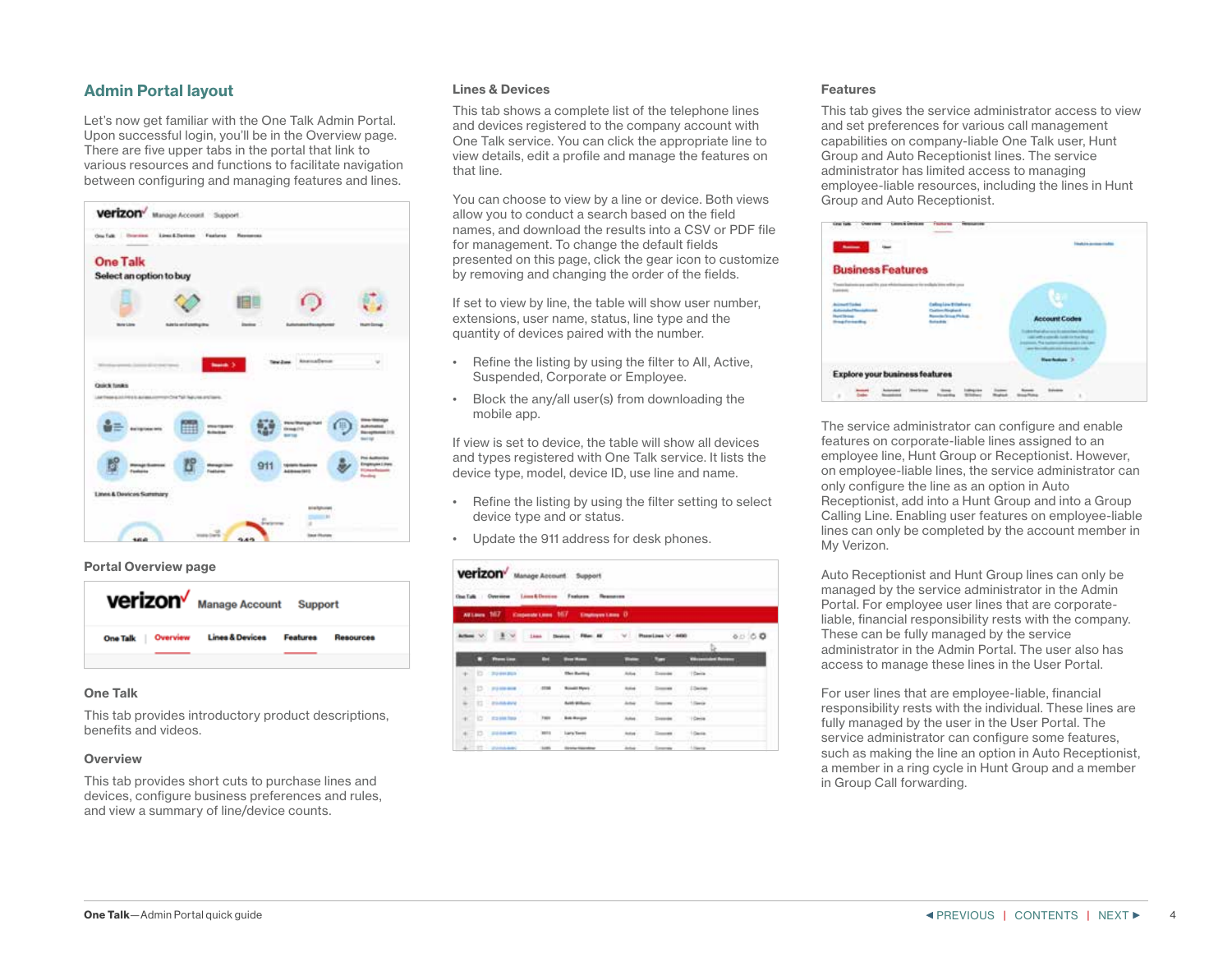<span id="page-4-0"></span>Below is a listing of business and user features accessible through the Admin Portal:

- Account Codes
- Automated Receptionist
- Hunt Group
- Group Forwarding
- Calling Line ID Delivery
- Custom Ringback
- Remote Group Pickup
- Schedule

#### **Resources**

This tab gives you access to product support information through User Guides under Documentation, FAQs, a Get Started Q&A and How-to Videos about the One Talk service. A Contact Us link and Terms and Conditions for the service are also included.

| <b>Resources</b><br><b>WE CAN PENSOLINATE</b>                                        |                                                                                                                                                |                                                                                                            |                                                                                                                             |
|--------------------------------------------------------------------------------------|------------------------------------------------------------------------------------------------------------------------------------------------|------------------------------------------------------------------------------------------------------------|-----------------------------------------------------------------------------------------------------------------------------|
|                                                                                      |                                                                                                                                                | <b>D</b>                                                                                                   |                                                                                                                             |
| FM34                                                                                 | <b><i><u>Sell Minerteed</u></i></b>                                                                                                            | <b>How To Video</b>                                                                                        | antique lieu                                                                                                                |
| <b>Brakerith Ali Jack</b><br><b>Prigram</b> value<br><b>Anothine Mexic</b><br>57 J.H | Mir can quick and with<br>any filmsale particles)<br>antic meand to listene and<br>including and power<br><b>Explored Inc. and</b><br>Levera." | <b>Louis How</b><br><b><i><u>Reflectional</u></i></b><br>without Sea Sear Street<br>as and car fed service | To loan's more about<br>lose thru but can look<br>www.biankeniczónymi<br><b>Brand: uit planet constance</b><br>information: |

## Shop One Talk

There are five icons below the tabs.



## New Line

Use this selection to add a new One Talk line (phone number) for use on:

- Mobile app
- New or existing desk phone or One Talk dialer

#### Add to an Existing Line

• Add One Talk service to an existing corporateliable line.

#### Automated Receptionist

Add a One Talk corporate-liable line to serve as an Automated Receptionist. Auto Receptionist lines are unique and cannot be paired with any devices (such as smartphones and desk phones).

#### Hunt Group

Add One Talk to a corporate-liable line to use a Hunt Group feature. Hunt Group lines are unique and cannot be paired with any devices (such as smartphones and desk phones).

## Quick Tasks

There are eight links on this section of the Admin Portal Overview page that provide quick access to One Talk features and tasks. Some of the links also display a total number of that feature that the company has ordered (e.g., Hunt Groups, Automated Receptionist and Pre-authorized Employee Lines).



## Lines & Devices Summary

At the bottom of the portal's Overview page is a summary of all lines and devices with One Talk service within your company. The first circle shows telephone lines divided into either corporate-liable or employee-liable. The second circle shows a breakdown of device types.

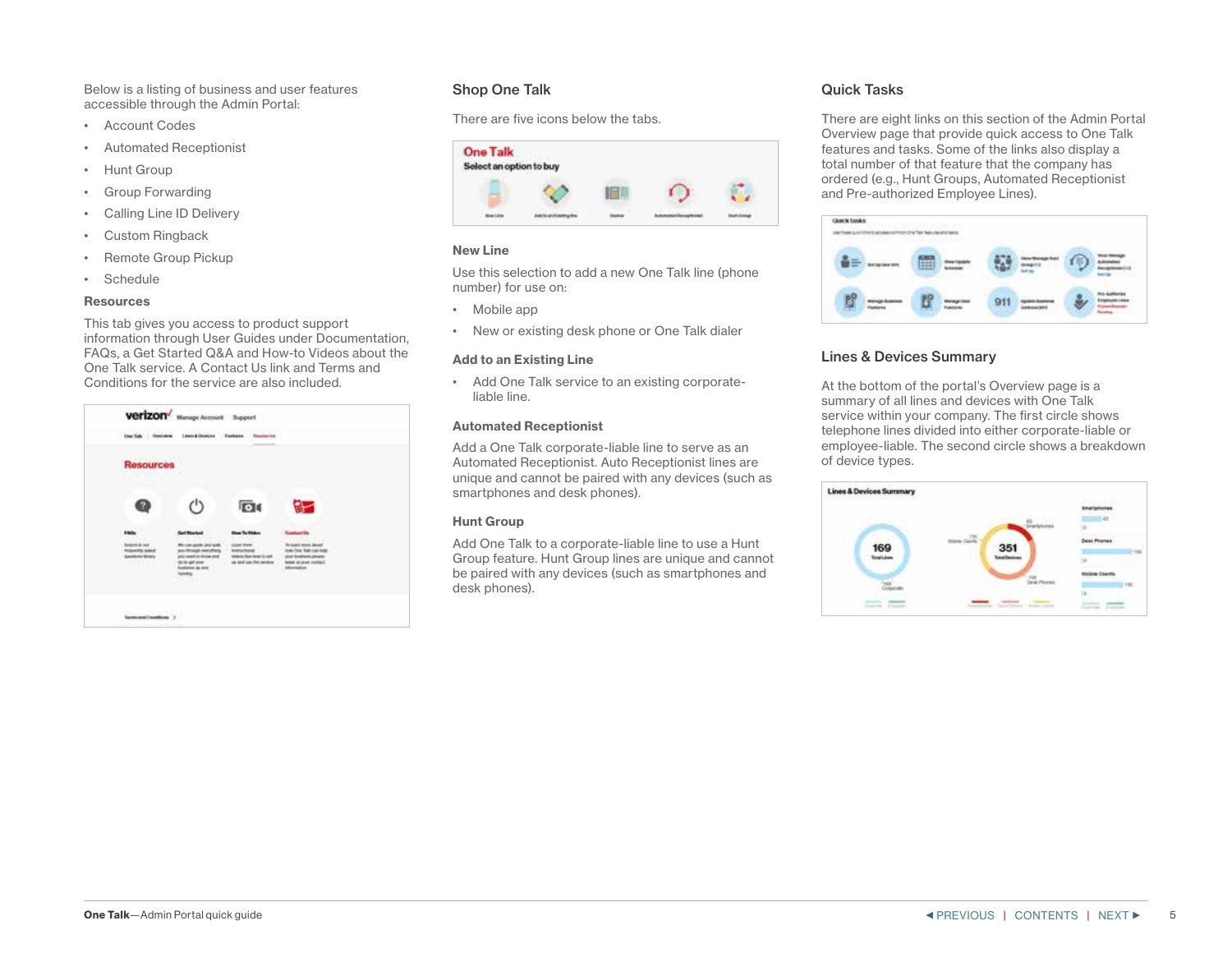## <span id="page-5-0"></span>Managing lines

## Adding One Talk service to lines and devices

Click the New Line icon to add One Talk service.



You have several options.

Activate an existing device by adding a One Talk line.

- 1. Click the New Line icon. Click Mobile Client for a One Talk mobile app user. For this smartphone user, the One Talk number will be different from their wireless number.
- 2. Click **Device** to order a One Talk number on a new smartphone dialer or a new or existing current One Talk desk phone. A smartphone dialer user will have the same One Talk number for their smartphone number.



3. Enter device ID, then click Continue. Use this to create a line for a desk phone or smartphone dialer use.

|                                                                        | <b>TUDE</b> |             | ъ |
|------------------------------------------------------------------------|-------------|-------------|---|
| verizon <sup>/</sup><br><b>Manage Accou</b>                            |             | <b>STAR</b> |   |
| <b>Henri a Deetre</b>                                                  |             |             |   |
| <b>Estar Day</b><br><b>MARINES</b><br>di sua si fil trati ani          |             |             |   |
| $m \geq 1$<br>1 1 410 AVAN TOUR                                        |             |             |   |
|                                                                        |             |             |   |
| <b>Service Service Service</b><br>$-0.001$<br>----<br><b>STEP STAR</b> |             |             |   |
|                                                                        |             |             |   |
|                                                                        |             | .           |   |

4. Choose Create New Billing Account or Add to Existing Billing Account. Select a billing account number in the drop-down menu or search for it. Click Continue.

Note: When adding a new line, if your plan has a line limitation then all One Talk corporate-liable lines will count towards the maximum number. If you exceed the maximum allowable line count, you will not be able to add a line until the line limit is resolved. Once it is resolved (by either removing lines or adding to the maximum), you can create a new account.



- 5. Select a Plan Type and a Contract Term. Click Continue.
- 6. The Accessories page is displayed. Choose desired accessories. Click Continue.
- 7. Your Cart page is displayed. Here you can change quantity, plan type, features, accessories and shipping method. After your selections have been made, click Continue to checkout.

8. Enter user information. Select an NPA/NXX number. You can change the area code. Note that 911 Address must be checked.

Here you can also transfer a number from another carrier to Verizon. If selected, enter the number, then click Check Eligibility.

| <b>Contractor</b><br><b>CONTRACTOR</b>                                       |                                                                      |                  |                      |                                                                              |
|------------------------------------------------------------------------------|----------------------------------------------------------------------|------------------|----------------------|------------------------------------------------------------------------------|
| <b>User Information</b>                                                      |                                                                      |                  |                      |                                                                              |
| <b>Bas Manufine</b><br><b>Giling Measure</b> 6<br><i>Pagman</i> <sup>2</sup> | <b>Farmer &amp; Submit</b>                                           | <b>Procedure</b> | That Brian<br>\$0.00 | \$25.00                                                                      |
| One functions of basic Phone Sounding Insec.<br>Use Information              | <b>User Address</b>                                                  |                  |                      | <b>IN CASH</b><br>Nextas Napher                                              |
| <b>Engineering</b>                                                           | <b>Identification</b>                                                |                  |                      | <b><i><u>Black College</u></i></b><br>8                                      |
| <b>Solution</b><br>Law Secret                                                | There is not indeed that<br><b>DIRECT LOW IT</b><br><b>ATMASSMAN</b> |                  | $\sqrt{2}$           | or by Stations 12<br><b>Grand Markets</b>                                    |
|                                                                              |                                                                      |                  |                      |                                                                              |
|                                                                              | Associated Lines of                                                  |                  |                      | <b>WAS ARRANGED TO AN ASSAULT</b><br>27 STT Address serve as user address to |
| throat<br><b>Castle</b><br>1440<br><b>Controller</b>                         | <b>Normal Tricut</b>                                                 |                  |                      | <b>MARK START START</b>                                                      |

If you are bringing a line from another carrier, you must provide some additional information. Please enter the carrier information as listed on your bill. Click Submit.

| verizon <sup>®</sup>                                                                                     | The continue precipiesment is adapted to planning                          |                                                                 |                                 |
|----------------------------------------------------------------------------------------------------------|----------------------------------------------------------------------------|-----------------------------------------------------------------|---------------------------------|
| I Was in famous link.                                                                                    |                                                                            |                                                                 |                                 |
| <b>User Informati</b>                                                                                    | Pains (mothy his lanciud internation)<br><b>Louis State</b>                | <b><i>Britain Fortunance</i></b>                                |                                 |
| <b>THE STATISTICS</b>                                                                                    | Toriana Missouri                                                           | THAT'LL HOTEL FLA<br>Judiciousl Egref is learnly!               | -<br><b>BLANK</b>               |
|                                                                                                          | <b>BIDG 100341 [ -</b>                                                     | <b>BERG HERMAN</b>                                              | <b>Married Street</b>           |
| <b>She Top Total Printed Print</b><br><b>Contractor</b><br><b>Class Suffermations</b><br><b>PERSONAL</b> |                                                                            | Da Medal Saler<br><b>Bally - Resolvered</b>                     | -                               |
| --<br><b>START OF</b><br><b>State of Local Division</b><br><b>Land Countries</b>                         | <b>Sales</b> 31                                                            |                                                                 | <b>By MAYBAN 197</b>            |
| <b>British</b><br><br><b>START</b>                                                                       | <b>CONSULTANT</b><br>,,,,,,,,                                              | <b><i><u>Charles Country</u></i></b><br><br><b>Bill Address</b> |                                 |
| -<br><b>Stand Scholar</b>                                                                                | -                                                                          |                                                                 | AT 27 PARKWICKER IS NOT WITHOUT |
|                                                                                                          | <b><i><u>START AND THEFT</u></i></b><br><b><i><u>SANSKANSKANSK</u></i></b> | <b>Staffment State</b><br>the contract of the contract of       |                                 |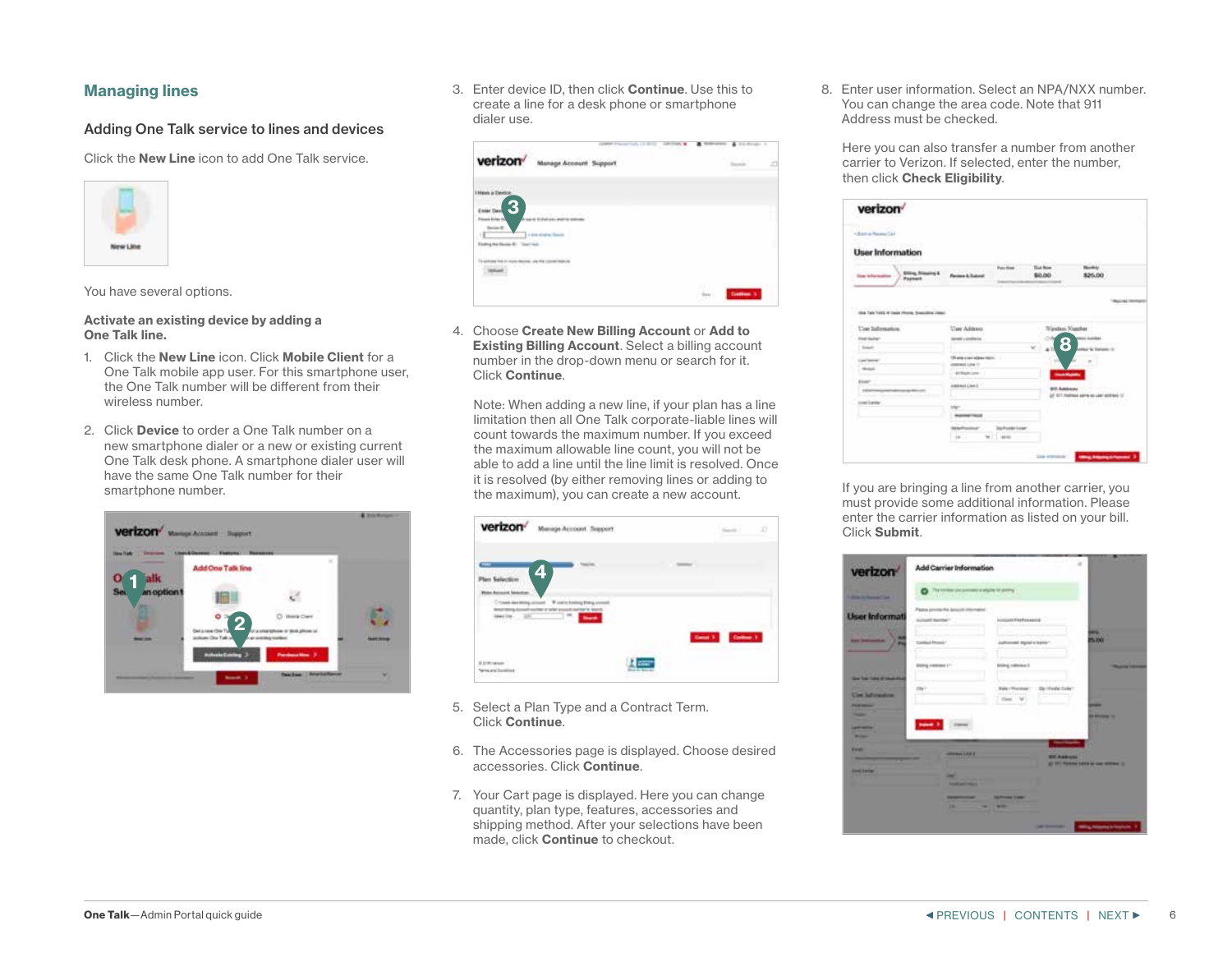- <span id="page-6-0"></span>9. When all of the information on the page has been entered, click Billing, Shipping & Payment. The billing, shipping and payment information is displayed. The selected address is shown. The address may be changed by adding a new address. Billing information may also be changed.
- 10. Once the information is correct, click Review Order.



11. The Review & Submit page is displayed. Review your order. If everything is correct, click Submit Order.

#### Purchase a new device.

1. To add One Talk service to a new device (desk phone or dialer), click the New Line icon. Then click Device and Purchase New.



- 2. Select the device, then select the Payment Options (One Time payment). Then select a quantity and Add to Cart. Repeat for other desk phone models.
- 3. Click Continue at the bottom of the page. Enter the user information, select Decline Device Insurance, then select Yes if you have an existing number to transfer to Verizon. Then click Continue to Plans.
- 4. Follow steps 4 through 11 under Activate Existing Device.

#### Purchase a new mobile client.

1. To add a new One Talk line for use on a mobile device, click the New Line icon. Then click Mobile Client and Purchase New.



2. Click Create New Billing Account or Add to Existing Billing Account. Click Continue.

| <b>Verizon'</b> Messpe Account Support | э |
|----------------------------------------|---|
| Y <sub>4</sub>                         |   |
| $\sim$<br>÷                            |   |

- 3. Click Select under the One Talk plan. Click Continue.
- 4. Select features on the next page. Click Continue.
- 5. Then follow steps 7 through 11 for Add Existing Device.

## Adding One Talk service to an existing line

Use this selection to add One Talk to a current active corporate-liable line.

1. Click the **Add to an Existing Line** icon to add One Talk service.



2. A list of all existing lines associated with your account is displayed (including those that may already have One Talk service). Click the line or lines to which you want to add One Talk service. You can search by employee name or telephone number.

| <b>Verizon'</b> Manage Account Support |                       |                                                 |
|----------------------------------------|-----------------------|-------------------------------------------------|
| <b>Manage Wireless Numbers</b>         |                       |                                                 |
|                                        |                       | ACT TO AN IN THE R. P. LEWIS CO., LANSING MICH. |
|                                        | Links                 | $-400$<br>Distance (CW) search between<br>C O   |
|                                        | _                     |                                                 |
| C.D. menium                            | <b>Science Street</b> | ana.                                            |
| R LCC minners                          |                       | $-7 - 1$                                        |
| $+ 12.111111111$                       |                       |                                                 |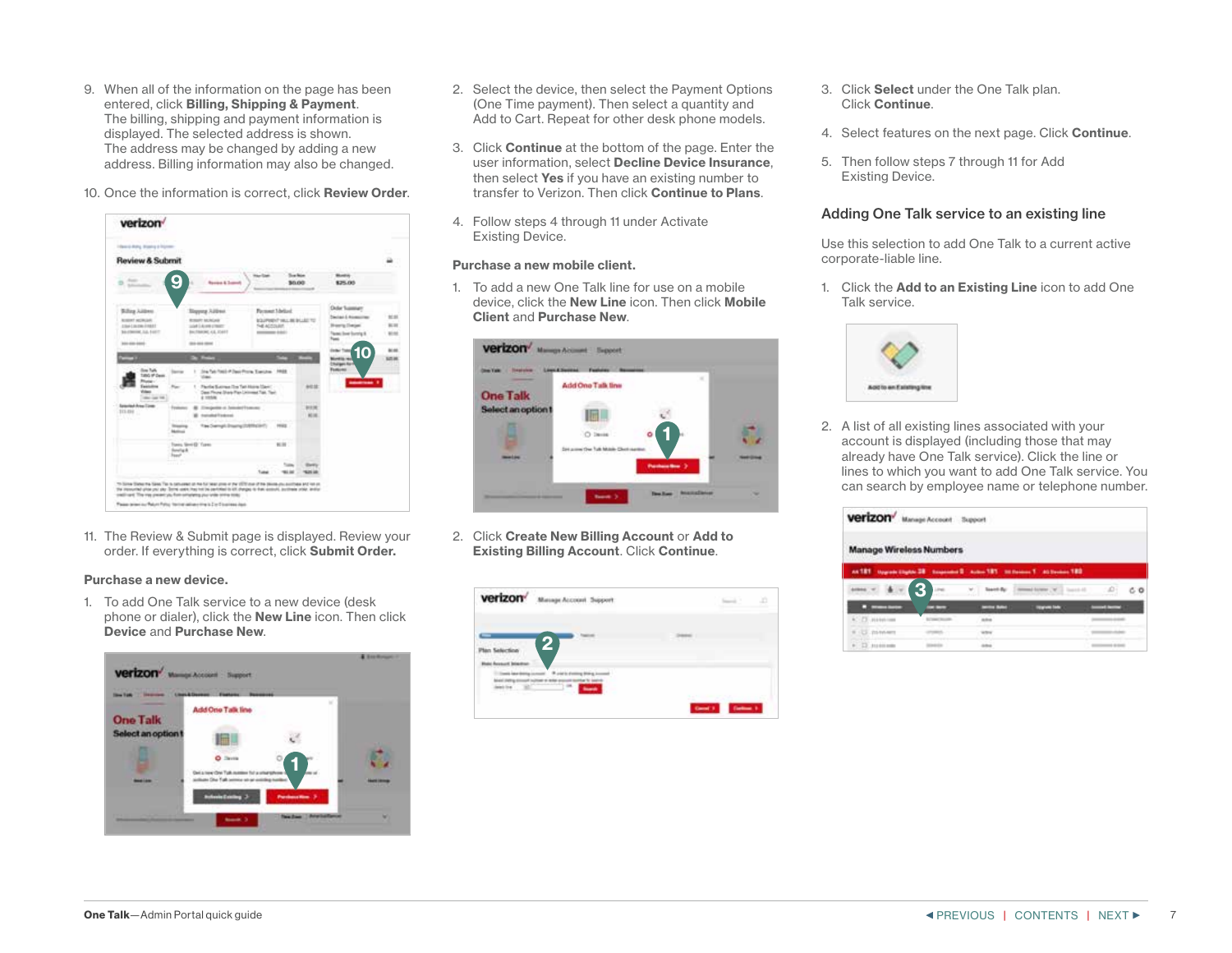3. When you find the line to which you want to add One Talk service, check the box to the left of the number. Click + for details and edit as necessary.

| <b>Manage Wireless Numbers</b>                                                                                                                                                                                                                                                                                                                                                                                                                                                                                                                                     |                                                                                                                                                                                                                                                                                                                                                                                                                    |
|--------------------------------------------------------------------------------------------------------------------------------------------------------------------------------------------------------------------------------------------------------------------------------------------------------------------------------------------------------------------------------------------------------------------------------------------------------------------------------------------------------------------------------------------------------------------|--------------------------------------------------------------------------------------------------------------------------------------------------------------------------------------------------------------------------------------------------------------------------------------------------------------------------------------------------------------------------------------------------------------------|
| 44 Straussick Francisco DE Augustus Communication of August 1987<br><b>Seconds or better changing of 1 longer</b><br><b>SHOW Y</b><br>West Colorado Control<br><b>Team Ru</b>                                                                                                                                                                                                                                                                                                                                                                                      | Obbedrooms, 1977, 2114<br>6 O                                                                                                                                                                                                                                                                                                                                                                                      |
| <b>Committee</b><br><b>STATISTICS</b><br>---<br>۰<br>$\overline{12}$ in<br>Act of<br>212-555-0629   Margan B                                                                                                                                                                                                                                                                                                                                                                                                                                                       | ---                                                                                                                                                                                                                                                                                                                                                                                                                |
| Dennis behaviorities.<br>Skilled Assessor & Scheeners of<br>Device News,  want (Police) ? (1938) P Doct<br>together Date: Institute of Logislate 1.11.<br><b>Internet</b><br><b>DEAL RESERVE</b><br><b>Accommodate</b> , Parameter 49, Sep<br>$\cdots$<br>PAY HANNA RAL COURS !<br>m<br>into<br>West comed day: 1000018<br>mo<br><b>Scanfill, I likelihood</b><br>ask at<br><b>Book</b><br><b><i>CA 4 December Moneta</i></b><br>Serge tel: November<br><b>Race Lincored Dancord</b><br><b>Brook Price of</b><br><b>Scott Adapt Present at the comment Tracked</b> | Use knowled<br><b>Ellisque DS</b><br><b>SECURITY</b><br><b>INTERACT TALL</b><br><b>Mission Mariner</b><br>in a<br><b>DEATH AND</b><br><b>ANGELE</b><br>last final.<br><b>SH</b><br><b>Walk</b><br><b>Homes Cast III</b><br><b>Bighal dell Justin</b><br><b>SALE COLL</b><br><b>Johnson</b><br>ychecolog ( UK )<br><b>Numerican Co. Box</b><br>Design Public Collection<br>Detail and Lines                         |
| Current Union: International<br><b>FALLING</b><br>Line (mage )  Protest limiter<br>Dealer & copy (1993) 987-81<br><b>CONFIDENTIAL</b><br>Emissio Inage (2)<br>110-5 coloridad mini-100-2PS.<br>E Mines<br><b>EX Homes</b><br>To all uniterated users 148 string<br>410 #191 per p. (PC)<br>(S Des<br>On your year and you want to contact the company                                                                                                                                                                                                              | Plan Information<br><b>STATISTICS</b><br>her.<br><b>Plantific Guerrant Driamery (d. 2000)</b><br><b>ARK</b><br>and old<br><b>BURN STARS</b><br><b><i><u>SAS AFRANCIA</u></i></b><br>LIST GRASS S.R.<br>Lisante, Mini-Ingeles (ELILISON)<br><b><i><u>Senator</u></i></b><br>kers Territosites Fax. (120.05)<br><b>Federal</b><br>12 <b>Group / 14</b><br>Internet Tel University<br>22 University 1941<br>E nome 10 |

4. Click the Actions drop-down menu at the top left of the page.

| verizon <sup>/</sup> Munage Account Support                                                                                                                                                                                                                                                                                        |                                                                                                                                                                                                                                                                                                                                                                    | [2] immind & holistic & hickory ;                                                                                                                                                                                         |                                                                                                         |
|------------------------------------------------------------------------------------------------------------------------------------------------------------------------------------------------------------------------------------------------------------------------------------------------------------------------------------|--------------------------------------------------------------------------------------------------------------------------------------------------------------------------------------------------------------------------------------------------------------------------------------------------------------------------------------------------------------------|---------------------------------------------------------------------------------------------------------------------------------------------------------------------------------------------------------------------------|---------------------------------------------------------------------------------------------------------|
| <b>Manage Wireless Numbers</b>                                                                                                                                                                                                                                                                                                     |                                                                                                                                                                                                                                                                                                                                                                    |                                                                                                                                                                                                                           |                                                                                                         |
|                                                                                                                                                                                                                                                                                                                                    | At Figures Falset EE and Discount Discount EE approvement FEE as                                                                                                                                                                                                                                                                                                   |                                                                                                                                                                                                                           |                                                                                                         |
| Welet<br><b>Bluessa Mar</b><br><b>Things timesed line referrable cap</b><br>Little state.<br>Deep Continents and Los Ago<br>Road Listand Fotowell<br>large largest builded - Link car.<br><b>TRANS STOLE TRANSVERSE</b><br><b>Clinide Africane Scyntage</b><br>(Testiga lakes) dan 2-kali communi<br><b>Stange Himmed (see th)</b> | <b>Beacht Ba</b><br>Lister.<br><b>Sentiana</b><br><b><i><u><u><b>Distant America</b></u></u></i></b><br><b>Baseba lemma</b><br><b>Saudy by Artists contine</b><br><b>Flashment</b><br><b>Edizia Taramedin Librian</b><br>Standard Captaintent 12 Los Fees<br>Rentals Mr 600 Lastin Lincoln<br><b>Rummar Callier Linches</b><br>The contract of the contract of the | Director buriness (Mr.), Jacob A.<br><b>Play &amp; Forland 11</b><br>late a movement and contact of the co-<br>Distances Counter<br>The guildren interesting prevents<br>and the company of the company of the company of | o<br>$C$ O<br><b>ALCOHOL:</b><br>--<br>---<br><b>CONTRACTOR</b><br><b>TEL GROUP</b><br><b>By DESIGN</b> |
| <b>IT Hallman</b>                                                                                                                                                                                                                                                                                                                  | <b>BURGIN, ALE</b><br>ask at                                                                                                                                                                                                                                                                                                                                       |                                                                                                                                                                                                                           | <b>Date Address</b>                                                                                     |
| 4 CT - Installation                                                                                                                                                                                                                                                                                                                | insex Lines<br>Artists.                                                                                                                                                                                                                                                                                                                                            |                                                                                                                                                                                                                           | <b>STATISTICS</b>                                                                                       |

5. Under Plans & Features to the right, click Add or Remove Features.

| Verizon <sup>/</sup> Nasapr Account Support.                                                                                                                                                                                                                                                                                                            |                                                                                                                                                                                                                                                                                                                                                                                                                                                                                 |                                                                                                                             |                         |
|---------------------------------------------------------------------------------------------------------------------------------------------------------------------------------------------------------------------------------------------------------------------------------------------------------------------------------------------------------|---------------------------------------------------------------------------------------------------------------------------------------------------------------------------------------------------------------------------------------------------------------------------------------------------------------------------------------------------------------------------------------------------------------------------------------------------------------------------------|-----------------------------------------------------------------------------------------------------------------------------|-------------------------|
| <b>Manage Wireless Numbers</b>                                                                                                                                                                                                                                                                                                                          |                                                                                                                                                                                                                                                                                                                                                                                                                                                                                 |                                                                                                                             |                         |
|                                                                                                                                                                                                                                                                                                                                                         | At 181 Inspect to a count of the action of Language 191 at the second 193                                                                                                                                                                                                                                                                                                                                                                                                       |                                                                                                                             |                         |
| page (P)                                                                                                                                                                                                                                                                                                                                                | Institute Bar.<br><b>Week Links</b><br>. .                                                                                                                                                                                                                                                                                                                                                                                                                                      | states forms "Will dealers"                                                                                                 | - 0<br>c <sub>0</sub>   |
| <b>Wednesd</b> Man-<br><b>Sharak Villalacks Law Villanoville</b><br><b>CALLED</b><br>time approached than that policy terms.<br><b>Read Intermed Research 17</b><br><b>Banch reframed Rightsay + Line easy</b><br>Starye Diric Requirements<br><b>Contrast Ministers Healthan</b><br><b>Colour Alers #5 4 Min cell/140</b><br><b>Using motive Let'S</b> | <b>Samuelai</b><br><b>Graphical Service : :</b><br><b>Results Service</b><br>backed to be more concluse.<br><b>Transport</b><br>college fragments are now<br><b>Editor And Contemporary Contemporal Contemporal Contemporal Contemporal Contemporal Contemporal Contemporal Contemporal Contemporal Contemporal Contemporal Contemporal Contemporal Contemporal Contemporal Contemporal Conte</b><br>Resolute 20, 444 Children over loan-<br><b>Business Territory colorado</b> | Fox & Sustane<br>Sai di Belgra Federano Les sec 111<br>Deputy (Chevrolet<br><b>Distance Cash Advances Current Cash</b><br>۰ | <b>SOUTHERN ASSAULT</b> |
| #3.13 Histories                                                                                                                                                                                                                                                                                                                                         | $-0.4$<br><b>ASTROLOGY AFOR</b>                                                                                                                                                                                                                                                                                                                                                                                                                                                 |                                                                                                                             | $-1000$                 |
| $8.73$ comment.                                                                                                                                                                                                                                                                                                                                         | TOWER COMPANY<br>ass.                                                                                                                                                                                                                                                                                                                                                                                                                                                           |                                                                                                                             |                         |

6. On the Add/Change Features page, click Decline New Equipment and make sure that the One Talk service has been checked.

|                                                                                                                                                                       | Manage Account Support                                                | <b>Saint</b> | $\mathcal{D}$     |
|-----------------------------------------------------------------------------------------------------------------------------------------------------------------------|-----------------------------------------------------------------------|--------------|-------------------|
| Artmore Marriennia 1.                                                                                                                                                 |                                                                       |              |                   |
| Add / Change Features                                                                                                                                                 |                                                                       |              |                   |
|                                                                                                                                                                       |                                                                       |              |                   |
| <b>Contact Contact Contact of Con-</b>                                                                                                                                | <b>CONTRACTOR</b>                                                     |              |                   |
|                                                                                                                                                                       |                                                                       |              | ≕                 |
| <b>SHELL AND COMPANY</b>                                                                                                                                              |                                                                       |              |                   |
| Sked bila chroming dalk white planned backet?<br>adapt on calculate language for the control language last on actuals.                                                |                                                                       |              |                   |
| C backgrowing contact Mid-Sand No. C backgrowing concern and accuse the mail or to concern at the U.S. Latins<br>Control sports through the political characteristics | a godine za naturalni potrebni potrebni stati protestante in predstav |              |                   |
| <b>Insular Fadurer</b><br>The Palmies Ballyan rate able ball colorated in the longitude of decade that a letter gas avenue                                            |                                                                       |              |                   |
| 4. Interiorum                                                                                                                                                         |                                                                       |              |                   |
| L'Orestien è passerzo gito è per la resone                                                                                                                            |                                                                       |              |                   |
| <b>Taxit Fourture</b>                                                                                                                                                 |                                                                       |              |                   |
|                                                                                                                                                                       | <b>CONTRACTOR</b>                                                     | ALC:         |                   |
| <b>SEARCH INTERNATIONAL PROPERTY AND</b>                                                                                                                              |                                                                       |              |                   |
| THE R P CENTRAL RANGE AND RESIDENCE OF A REAL PROPERTY.<br>meter starter.                                                                                             | constant free embolism<br><b>Second Line Rd</b>                       | 49.40        | $\sim$<br>$-1000$ |
|                                                                                                                                                                       | the twinnings<br><b>TANK STAR</b>                                     | <b>MAG</b>   | ٠                 |
|                                                                                                                                                                       | <b>Soul-September Distribution</b>                                    | 知床           |                   |
|                                                                                                                                                                       |                                                                       |              | đ<br>--           |
|                                                                                                                                                                       | <b>PURTOUT WINE</b>                                                   | 世王           | b                 |
|                                                                                                                                                                       | TOA YNJ AK TRANSYS MONTY PROCTRAGES                                   | 三三           | a<br>--           |
|                                                                                                                                                                       | Basil Arbok at collect terrorism<br>Alban St.Mo                       | 宏定           | ŭ                 |
|                                                                                                                                                                       |                                                                       |              |                   |
|                                                                                                                                                                       |                                                                       |              |                   |
| One Tale                                                                                                                                                              | <b>Bank dealer (1464)</b><br>÷                                        | $-88$        | b                 |

- 7. Then click **Continue** at the bottom of the page.
- 8. The Review Selections page is displayed. Click Submit.
- 9. Review your features and make changes if necessary. Click Print Confirmation to print a copy of your One Talk order, if desired.

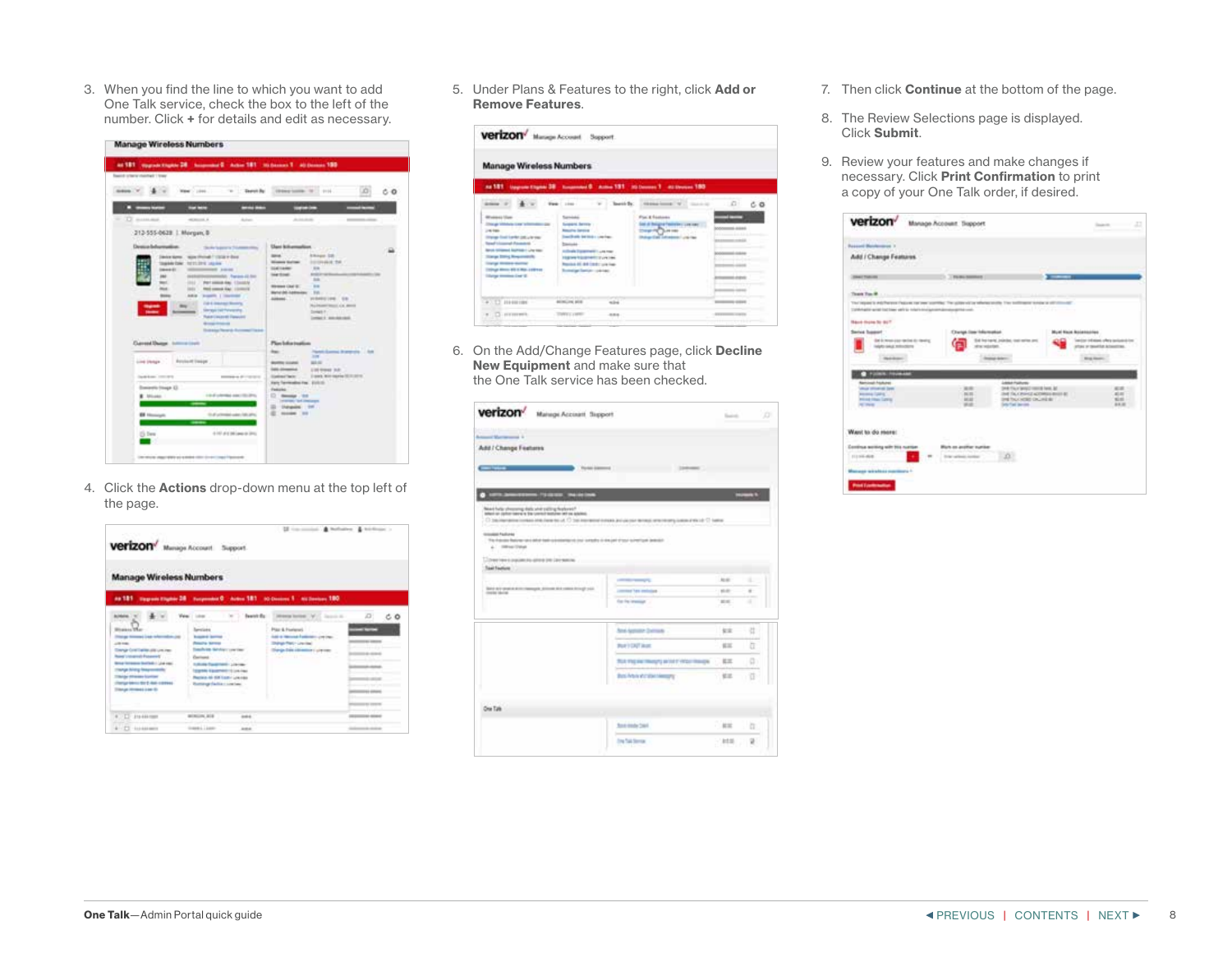## <span id="page-8-0"></span>Manage business features.

The One Talk Admin Portal also allows the service administrator to configure and enable user features for the corporate-liable user lines.

## Change time zone.

To change the time zone for your group and user features tied to your corporate-liable line, select your desired time zone in the drop-down menu on the Overview page.



## View/Change business hours or after hours and holidays.

The One Talk service can route incoming calls based on your normal business hours, evening hours or holiday periods with these features:

- Desk phones, dialer and client-paired lines:
	- Pre-Alerting Announcement
	- Simultaneous Ring Service
	- Selective Call Forward
	- Group Forwarding
	- Selective Call Acceptance/Rejection
- Hunt Group line:
	- Selective Call Acceptance/Rejection
	- Selective Call Forward
- Auto Receptionist:
	- Selective Call Acceptance/Rejection
	- Selective Call Forward

To view business hours, after hours or holiday hours in a schedule:

1. Click the View/Update Schedule icon under Quick Tasks.



2. View the list of schedules. Select a schedule.

| Lines & Devices<br><b>Charlestone</b><br><b>Service Control</b>                                                                                                                                                                                                                           | - Fostana - Relevance |                      |                                    |  |
|-------------------------------------------------------------------------------------------------------------------------------------------------------------------------------------------------------------------------------------------------------------------------------------------|-----------------------|----------------------|------------------------------------|--|
| Business features                                                                                                                                                                                                                                                                         |                       |                      |                                    |  |
| <b>Manage Schedules</b>                                                                                                                                                                                                                                                                   |                       |                      |                                    |  |
| There are host folest of a medicine that but the costs downtown schedules to an                                                                                                                                                                                                           |                       |                      | This means agree Publisher at Fred |  |
| ona cath                                                                                                                                                                                                                                                                                  | <b>TANK</b>           | THE REPORT OF STREET |                                    |  |
| AC 72 50 5                                                                                                                                                                                                                                                                                |                       |                      | D) m                               |  |
|                                                                                                                                                                                                                                                                                           |                       |                      |                                    |  |
| appolity intereste institutes. Once terms and we terms that you can explaint to the lateral and internative attention a walker of their exact and history activities<br>College with the relationship sector from two local<br>Click have to show instructions.<br><b>LC hall at Phot</b> |                       |                      |                                    |  |

3. *Before editing a schedule, it is recommended that you dissociate its use by the features.* Once a desired schedule is selected you will be able to edit the schedule. You can edit the name, the time and the days. Once completed, click Submit and you can now use associate it in your feature configuration.

## Change greeting on the Automated Receptionist.

1. Access the Auto Receptionist configuration tool.



Alternately, you can access this through the Features tab under Auto Receptionist.



2. Click **Quick View** alongside the desired number for a summary of settings.

| One full: Desrees               | <b>Linux &amp; Elevicar</b><br><b><i><u>Fashion</u></i></b><br><b>Researces</b>                                                                                |                               |
|---------------------------------|----------------------------------------------------------------------------------------------------------------------------------------------------------------|-------------------------------|
| <b>Business foutures</b>        |                                                                                                                                                                |                               |
|                                 | <b>Manage Automated Receptionist</b>                                                                                                                           | Parchase Advances November 17 |
|                                 | in prono rather are presented with a greated and a set of spices to choose from gones the wites for warrant and motel to the attention and a Shiwest automatic |                               |
| Cikik have by view basicaritans |                                                                                                                                                                |                               |
|                                 |                                                                                                                                                                |                               |
|                                 |                                                                                                                                                                |                               |
|                                 | <b>Special</b>                                                                                                                                                 | <b>Said Fox</b>               |
|                                 |                                                                                                                                                                | <b>Busin World</b>            |
| <b>2021 0-00 4119</b>           | Sund II                                                                                                                                                        | <b>Sink View</b>              |
| <b>Distances</b>                |                                                                                                                                                                | <b>Statute Views</b>          |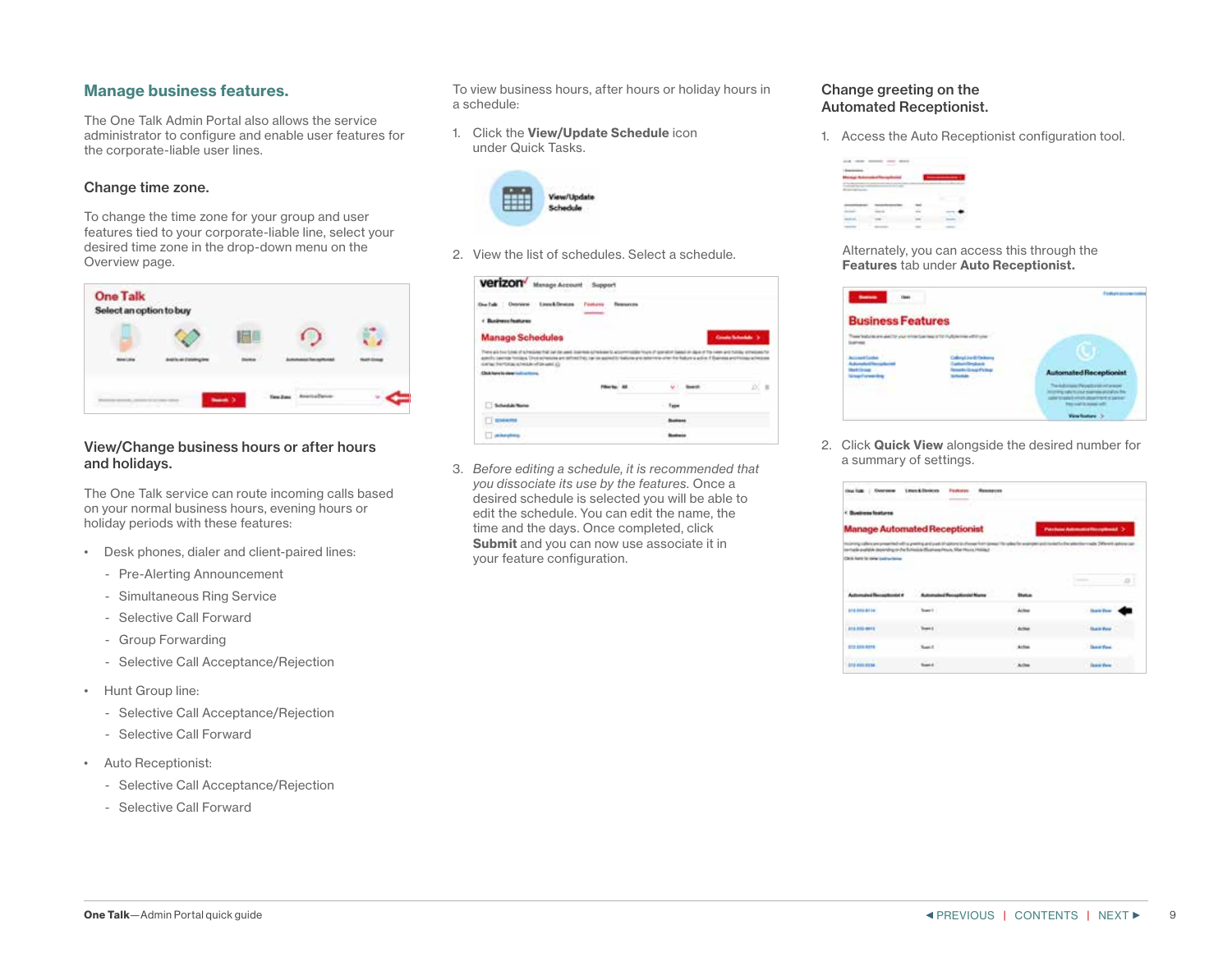<span id="page-9-0"></span>3. Click Edit in dialog box.

| Automated Neceptionist Name: Claamer AR<br><b>Butus: Active:</b>                              |                                     | Calling ID Name: Classrer Automated<br>Receptionist<br>Time Zane: America/Chicago  |       |                                    |                     |
|-----------------------------------------------------------------------------------------------|-------------------------------------|------------------------------------------------------------------------------------|-------|------------------------------------|---------------------|
| <b>Business Hours:</b><br>Schedula: pickanything<br>Greeting: recording 1482019779001.utawwar |                                     | After Hours and Holidays<br>Schedule:<br>Greeting: recording 1477423097034 ulawway |       |                                    |                     |
|                                                                                               | Keys Call Routing                   | Transfer to                                                                        | Kays. | <b>Call Routing</b>                | <b>Transfer to:</b> |
| ۱                                                                                             | Transfer Willmart Pr., 212-555 1323 |                                                                                    | ٠     | Transfer Without Pr., 212-555-1322 |                     |
| ٠                                                                                             | Standar Without Pr.                 | 212-559-6114                                                                       | ø.    | Transfer Without Pr.               | 212-553-6114        |
| э                                                                                             | Transfer William Pr.                | 212-555-0318                                                                       | э     | Transfer Without Pr., 212-553-4118 |                     |
| ٠                                                                                             | Transdor Without Pr.                | 212-108-0072                                                                       | ٠     | Nick Library                       |                     |
| s                                                                                             | Transfer Without Pt., 113-115-0181. |                                                                                    | ×     | Nottlood                           |                     |
| ۴                                                                                             | Transfer Without Pr., 212-555-6480  |                                                                                    | ۰     | Netlingt                           |                     |
| ٠                                                                                             | <b>NotEhand</b>                     |                                                                                    | y.    | NetWorld                           |                     |
| $\blacksquare$                                                                                | Neit Litured                        |                                                                                    | ٠     | National                           |                     |
| ×                                                                                             | Notlingt                            |                                                                                    |       | National                           |                     |
| ۰.                                                                                            | Northeed                            |                                                                                    | ٠     | Netthed                            |                     |
| $\equiv$                                                                                      | NotEliand                           |                                                                                    | ĸ     | <b>Nicht Church</b>                | 3                   |
| ٠                                                                                             | Transfer To Operator 112-555-6181   |                                                                                    |       | Transfer To Operator 212-553+      |                     |

Editable items in this next screen include:

- Automated Receptionist name
- Caller ID name
- Time Zone
- Line Status (Disconnect, Suspend, Change Number)
- Change associated schedule

4. Click Set Up Automated Receptionist.

| Clus Lake Chevrolete Lines & Emission                                                 | <b>Finalizeros</b><br><b>Researches</b>                                                                                                                  |
|---------------------------------------------------------------------------------------|----------------------------------------------------------------------------------------------------------------------------------------------------------|
| <b>Regionse Insterna</b>                                                              |                                                                                                                                                          |
| Automated Receptionist 212-555-7203                                                   |                                                                                                                                                          |
| the Frank analysisk depending on the Octobally Diversion Please, After Penals Fullman | incoming callers are presented with a greed syard system to discuss from zones I fix patenties example, and system to the enterties made. Otherwise con- |
| Click held to does pull polemen                                                       |                                                                                                                                                          |
| acking December Thomas Competentation                                                 |                                                                                                                                                          |
|                                                                                       |                                                                                                                                                          |
| Details                                                                               |                                                                                                                                                          |
|                                                                                       |                                                                                                                                                          |
| cal Room againment Roomer."                                                           |                                                                                                                                                          |
| (1990) Texas AFT                                                                      |                                                                                                                                                          |
|                                                                                       |                                                                                                                                                          |
|                                                                                       |                                                                                                                                                          |
| <b>USKY Transit</b>                                                                   |                                                                                                                                                          |
| Time Zone 1                                                                           |                                                                                                                                                          |
| Calling & Keme<br><b>MARKET CONTROLL</b><br>America Have, York                        | 4                                                                                                                                                        |

5. Select Upload Custom Greeting. Click Upload to upload custom audio file.

Custom greeting: You can record your own announcement. We recommend downloading and using the Broadsoft Recorder from the Apple® App Store® or Google Play.™ The Broadsoft Recorder formats the recording for you, so it's easy to use. Or you can use other programs and applications. But make sure that the audio file you produce is no longer than two minutes and meets the following criteria:



Here is an example of a custom recording: "Thank you for calling Joe's Plumbing. For billing, press 1. To schedule an appointment, press 2. To speak to the manager, press 3. For immediate service, press 4."

## Change Call Routing.

The One Talk Call Routing feature lets you define up to 10 options for callers. These options directly correspond with the phone keys 0 to 9. If a caller presses a key number that has been defined, the call will be transferred to the designated number.

1. To make changes to Call Routing that has already been defined, follow steps 1 to 3 for Change Greeting to get to the Set Up Automated Receptionist page.

| <b>Now</b>                 | <b>Call Rooting</b>                                                             | Transfer to:                                  |              |
|----------------------------|---------------------------------------------------------------------------------|-----------------------------------------------|--------------|
| ÷                          | <b>Stander Without Prompt</b><br>w<br>w<br>And commercially                     | 212-555-4134<br><b>Profit College College</b> | o :          |
| $\ddot{\phantom{0}}$<br>÷, | <b>Transfer William Printipl</b><br>u                                           | 212155-0075                                   | o.           |
| s                          | ī,<br><b>Trainful William Prompt</b>                                            | <b>Schools</b><br>u<br>J12-555-8201           | D.           |
| 4                          | <b>liamed</b><br>w                                                              |                                               |              |
| ×.                         | <b>Turken!</b><br>443.00                                                        | 빘                                             |              |
| ï                          | <b>futbook</b><br>ž                                                             |                                               |              |
| 'n,                        | ---<br>Select<br>w                                                              |                                               |              |
| $\blacksquare$             | Ç<br>Seket                                                                      |                                               |              |
|                            | Salezt -<br>w                                                                   | <b>Additional</b>                             |              |
| $\frac{1}{2}$              | franche in Operator<br>$\overline{\phantom{a}}$<br>÷<br><b>NEUMINE SERVICES</b> | 213-335-8489<br><b>SORONY</b>                 | $D -$        |
| ÷                          | <b>Samuel</b><br>٠                                                              | ٠                                             |              |
| $\overline{\phantom{a}}$   | $\hat{\mathbf{v}}$<br>beach'.                                                   |                                               |              |
|                            |                                                                                 |                                               |              |
|                            |                                                                                 |                                               | Court County |

2. Under the Keys column, define caller options.

Note: Please set the # option to Transfer to Operator and enter the Automated Receptionist number.

- 3. When you have completed making changes to your routing rules for keys, click Continue.
- 4. You can also edit the After Hours and Holidays schedule and greeting, or set After Hours routing to the same as Business Hours. Click Review. Then click Submit.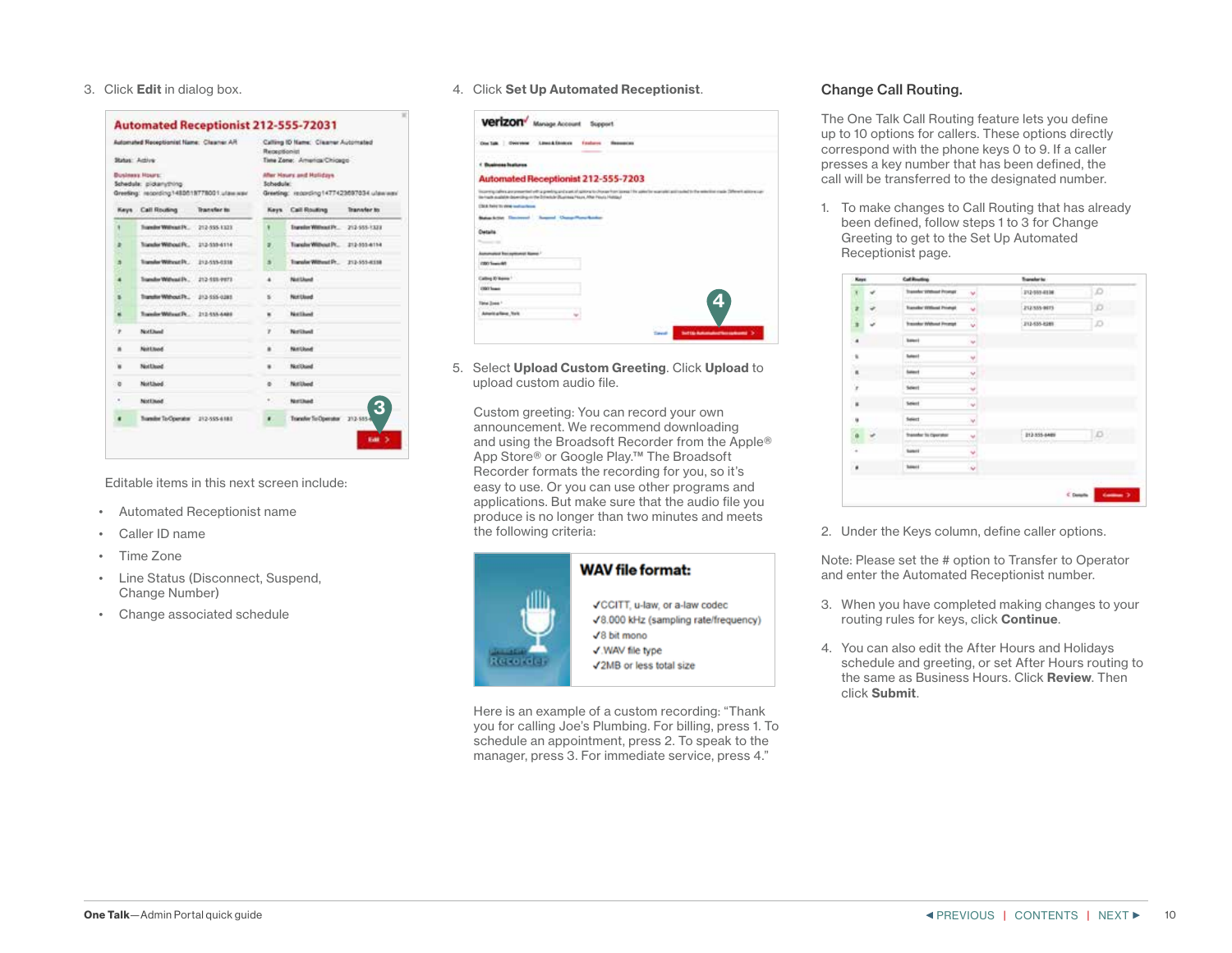## <span id="page-10-0"></span>To make changes to your Hunt Group

1. Click the **Hunt Group** icon from the Overview tab.



- Alternatively you can access Hunt Group through the Features tab. Then select the Hunt Group feature.
- Click the Features tab and select the Hunt Group feature.

| <b>Business Features</b>                  |                                                     |
|-------------------------------------------|-----------------------------------------------------|
| balance are used for procedurate assesses |                                                     |
| and Constitution                          | <b>Hunt Group</b>                                   |
|                                           | a hine to all an and attribute in the last in their |

- 2. Click Quick View alongside the desired number for a summary of settings.
	- Line status
		- Calling sequence
		- Lines included in sequence
		- The order in the sequence

|                                         | <b>Lines &amp; Devices</b>                                                                          |                                         |
|-----------------------------------------|-----------------------------------------------------------------------------------------------------|-----------------------------------------|
| inesa features                          |                                                                                                     |                                         |
| <b>Manage Hunt Group</b>                |                                                                                                     | Pointwest Hugh Screen 3                 |
| Elliote forest facultate tradicactions. | ning sale for the furth projection will import private of manifest than it is the confirmation over | <b>Executives Wood State Reservoirs</b> |
| 80 - 100 - 11                           |                                                                                                     |                                         |
|                                         |                                                                                                     | ÷<br>---                                |
|                                         |                                                                                                     | શ્ર                                     |
| <b>Johnson</b>                          |                                                                                                     | <b>ALL THE</b>                          |
| 313-235-8072                            |                                                                                                     |                                         |
| 312-988-0314                            | <b>Group 3</b>                                                                                      | <b>Slatch View</b>                      |

3. Click the Edit on Hunt Group dialog box to make changes.



4. Items that can be edited in the next screen include Hunt Group name, Caller ID name and time zone. Make the desired edits and then click Select Calling Sequence.

| Verizon <sup>d</sup> Manage Account Support                                                                                                              |                            |     |
|----------------------------------------------------------------------------------------------------------------------------------------------------------|----------------------------|-----|
| One lisk   Detroite<br>Line & Gentine                                                                                                                    | <b>Tuckers   Grundties</b> |     |
| < Business leatures                                                                                                                                      |                            |     |
| <b>Hunt Group 212-555-7203</b>                                                                                                                           |                            |     |
| Education production that the Mustafa and comparative of the Material State Education and the detection from the base fit prior four intensity intensity |                            | --- |
| Click base to steer control to real                                                                                                                      |                            |     |
| Bake hite Decemet   Super   Clara Free Rocke                                                                                                             |                            |     |
| Details                                                                                                                                                  |                            |     |
|                                                                                                                                                          |                            |     |
|                                                                                                                                                          |                            |     |
| <b>MAGNONIA</b>                                                                                                                                          |                            |     |
| when Ethnia                                                                                                                                              |                            |     |
| <b>Busine 4 Chemistre</b><br><b>TERRITORY</b>                                                                                                            |                            |     |
| Total Store 1                                                                                                                                            |                            | 4   |
| America Ellicago                                                                                                                                         |                            |     |
|                                                                                                                                                          |                            |     |

- 5. On the next screen, you can change status from Active to Disconnect, or Suspend or Change Phone Number. You can also select a different calling sequence. Additionally, using the < and > arrows, you can move numbers in and out of the Hunt Group.
- 6. At the bottom of the page, you can also change the calling sequence, add or remove the telephone number for the group, and change the time limit.

|                        | <b>Autobolis Library (1976)</b>       |                                                                                                                                                                                                     | <b><i><u><u><b>Red Electronic III</b></u></u></i></b> |                         |               |
|------------------------|---------------------------------------|-----------------------------------------------------------------------------------------------------------------------------------------------------------------------------------------------------|-------------------------------------------------------|-------------------------|---------------|
| --                     |                                       | <b>A</b><br><b>Ballyton</b>                                                                                                                                                                         | <b>Santa</b>                                          | $0.5$ D Model           |               |
| (F) BR WHEN            | <b>Machiner</b>                       |                                                                                                                                                                                                     | 214-844-0084                                          | <b>Street Filmstock</b> |               |
| 212 010 east           | <b>Freedor Desylvers</b>              |                                                                                                                                                                                                     | 270 489 1039.                                         | michai.                 |               |
| <b>112-800-0-14</b>    | <b>General McC</b>                    |                                                                                                                                                                                                     | Und-Add-FMAA                                          | Larry II Tokent         |               |
| <b>ISLAMATIN</b>       | <b>Conting Mouse</b>                  |                                                                                                                                                                                                     | <b>John American</b>                                  | <b>Woods Morris</b>     | $\frac{1}{2}$ |
| 1121014-014            | <b><i>Influent Entered</i></b>        |                                                                                                                                                                                                     | \$13,000,0000                                         | <b>Toughout</b>         |               |
| <b>ITA BIN-RIAL</b>    | <b>Delivery (PR)</b>                  |                                                                                                                                                                                                     |                                                       |                         |               |
| 801004815              | <b><i>Elsex Filmshing</i></b>         |                                                                                                                                                                                                     |                                                       |                         |               |
| --                     | Adrama to Next Number ; After 5 Rouge | . .                                                                                                                                                                                                 |                                                       |                         |               |
|                        |                                       | It is ensures in basis, and said welling first well three subsects to the seat manked<br>When do porquest to he won't calls it we are assured, many are to help as the defined then best banyous of |                                                       |                         |               |
| <b>Same Secretists</b> |                                       | California Mountain"                                                                                                                                                                                |                                                       |                         |               |
| <b>Millenger</b>       |                                       | <b>113-531-0020</b>                                                                                                                                                                                 | æ                                                     |                         |               |

7. After making your changes, click Submit at the bottom of the page.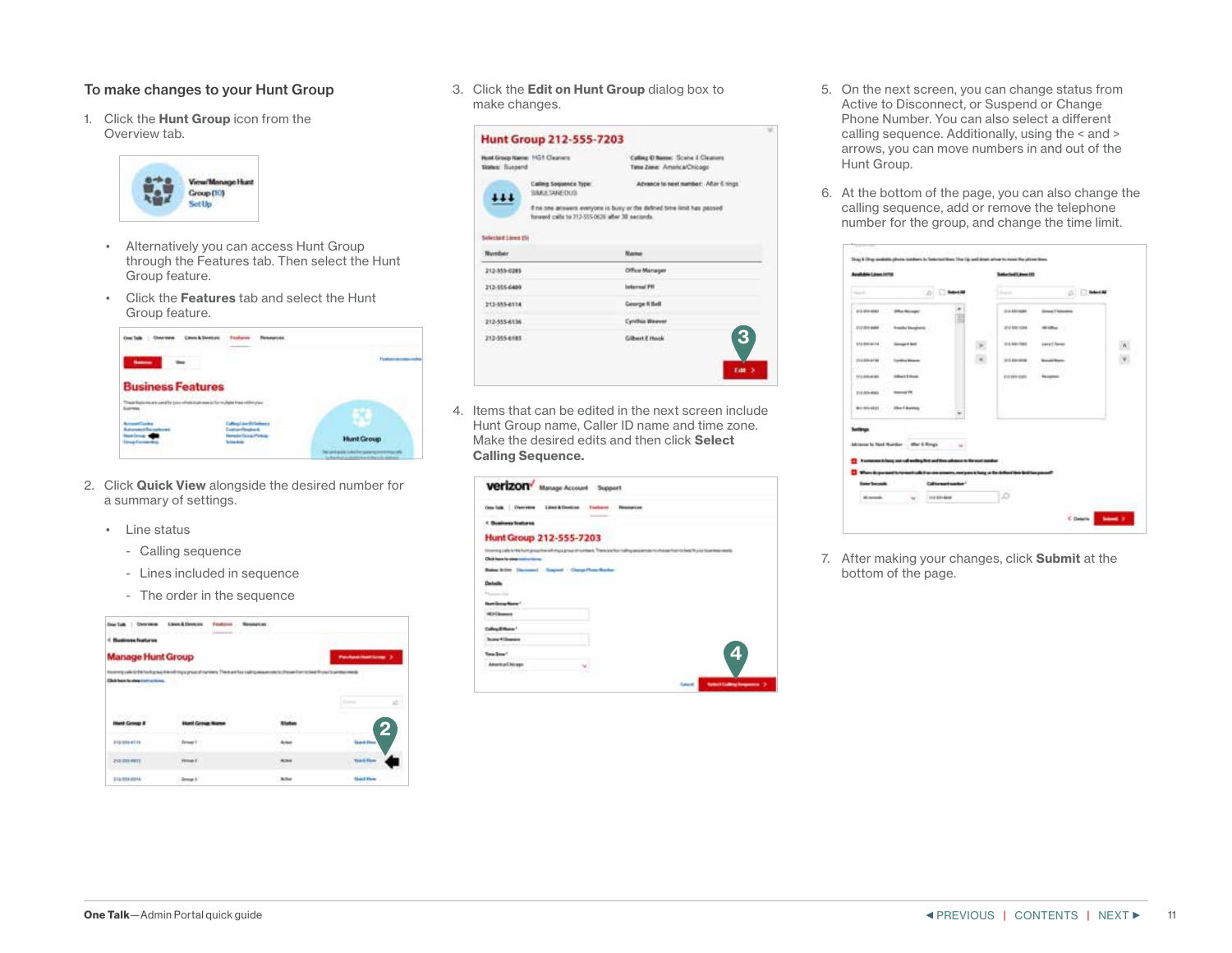## <span id="page-11-0"></span>Group Forwarding

Group Forwarding allows you to quickly forward multiple user lines to the same destination/number. It is most commonly used for business continuity.

1. Click Features.



2. Then click Group Forwarding.



3. Changes that can be made: Turn the feature on or off. Enter a number in the Forward to Phone Number field. Select when to activate (Always or Schedule). Use the < and > arrows to add or remove lines to and from Group Forwarding.

| Rosected calche interest the growth and the method that the artist of the temperature<br>18,304,000<br>Forecard To Phone Russian"<br>212-103-0300<br>When you would like this service to be active?<br>$O$ Reserves<br>School Schoolski<br>shumani Linea (N<br><b>Routlable Lines (100)</b> |                                  | Lisabilisher Testam<br><b>Burnston</b> |
|---------------------------------------------------------------------------------------------------------------------------------------------------------------------------------------------------------------------------------------------------------------------------------------------|----------------------------------|----------------------------------------|
|                                                                                                                                                                                                                                                                                             | < Business features              |                                        |
|                                                                                                                                                                                                                                                                                             | <b>Group Forwarding</b>          |                                        |
|                                                                                                                                                                                                                                                                                             |                                  |                                        |
|                                                                                                                                                                                                                                                                                             | Click beneficialize public forms |                                        |
|                                                                                                                                                                                                                                                                                             |                                  |                                        |
|                                                                                                                                                                                                                                                                                             |                                  |                                        |
|                                                                                                                                                                                                                                                                                             |                                  |                                        |
|                                                                                                                                                                                                                                                                                             |                                  |                                        |
|                                                                                                                                                                                                                                                                                             |                                  |                                        |
|                                                                                                                                                                                                                                                                                             |                                  |                                        |
|                                                                                                                                                                                                                                                                                             |                                  |                                        |
|                                                                                                                                                                                                                                                                                             |                                  |                                        |
|                                                                                                                                                                                                                                                                                             |                                  |                                        |
|                                                                                                                                                                                                                                                                                             |                                  |                                        |

- To set or change Remote Group Pickup
- 1. On the Features page, click Remote Group Pickup.





2. Select an existing group or create a new one. If you're creating a new Remote Group Pickup, give it a name. Then assign the lines to the group using the right-facing arrow or drag and drop to the Selected Lines box. To edit a Remote Group Pickup, click the desired name. You can search for available lines by name or number.



3. Select the Remote Group Pickup name. Once in the Modify screen, you will be able to enter or edit the Group Name or select One Talk numbers. One Talk numbers can only be included in one group for Remote Group Pickup.

| <b>Eusiness Instance</b>                                                                                                                                                                                                                                                                                                                                                                                                                                                                                                                                                                                          |                                                      |    |                   |                                                                                                                                                    |
|-------------------------------------------------------------------------------------------------------------------------------------------------------------------------------------------------------------------------------------------------------------------------------------------------------------------------------------------------------------------------------------------------------------------------------------------------------------------------------------------------------------------------------------------------------------------------------------------------------------------|------------------------------------------------------|----|-------------------|----------------------------------------------------------------------------------------------------------------------------------------------------|
|                                                                                                                                                                                                                                                                                                                                                                                                                                                                                                                                                                                                                   | <b>Create New Group</b>                              |    |                   |                                                                                                                                                    |
| many halo count will be consent up from<br><b>Click hours by since in circumstance.</b>                                                                                                                                                                                                                                                                                                                                                                                                                                                                                                                           |                                                      |    |                   | like this is most group of tardeers has an expanse to the Chrysle sells by any as assigned and in the continuit frequence rights for the bankeling |
| the control of the state<br><b>Statement</b><br>$\mathcal{L} = \mathcal{L} \times \mathcal{L} \times \mathcal{L} \times \mathcal{L} \times \mathcal{L} \times \mathcal{L} \times \mathcal{L} \times \mathcal{L} \times \mathcal{L} \times \mathcal{L} \times \mathcal{L} \times \mathcal{L} \times \mathcal{L} \times \mathcal{L} \times \mathcal{L} \times \mathcal{L} \times \mathcal{L} \times \mathcal{L} \times \mathcal{L} \times \mathcal{L} \times \mathcal{L} \times \mathcal{L} \times \mathcal{L} \times \mathcal{L} \times \mathcal{L} \times \mathcal{L} \times \mathcal{L$<br><b>Drawing Master</b> |                                                      |    |                   |                                                                                                                                                    |
|                                                                                                                                                                                                                                                                                                                                                                                                                                                                                                                                                                                                                   |                                                      |    |                   |                                                                                                                                                    |
|                                                                                                                                                                                                                                                                                                                                                                                                                                                                                                                                                                                                                   | 3                                                    |    |                   |                                                                                                                                                    |
|                                                                                                                                                                                                                                                                                                                                                                                                                                                                                                                                                                                                                   |                                                      |    | skochod Linux (19 |                                                                                                                                                    |
| of a 166 apps<br><b>CONTRACTOR</b>                                                                                                                                                                                                                                                                                                                                                                                                                                                                                                                                                                                | Service Finance<br>a se                              |    |                   |                                                                                                                                                    |
| 313 144 MM<br>LSS LLC                                                                                                                                                                                                                                                                                                                                                                                                                                                                                                                                                                                             | <b>Trimiday T.Desigherity</b><br>THE REPORT<br>u K   | ć. |                   |                                                                                                                                                    |
| 310-1054118<br>$C = 100$                                                                                                                                                                                                                                                                                                                                                                                                                                                                                                                                                                                          | <b>George A Sail</b>                                 |    |                   |                                                                                                                                                    |
| 220 555 6718<br>- matalog                                                                                                                                                                                                                                                                                                                                                                                                                                                                                                                                                                                         | <b>Sandrá / Kosos</b><br>9<br><b>KIND OR AND NOW</b> |    |                   |                                                                                                                                                    |
| 2020/08/08 01:00                                                                                                                                                                                                                                                                                                                                                                                                                                                                                                                                                                                                  | <b>Silkert C Hook</b>                                |    |                   |                                                                                                                                                    |

4. Click Submit to confirm your group settings.

4. Click Submit.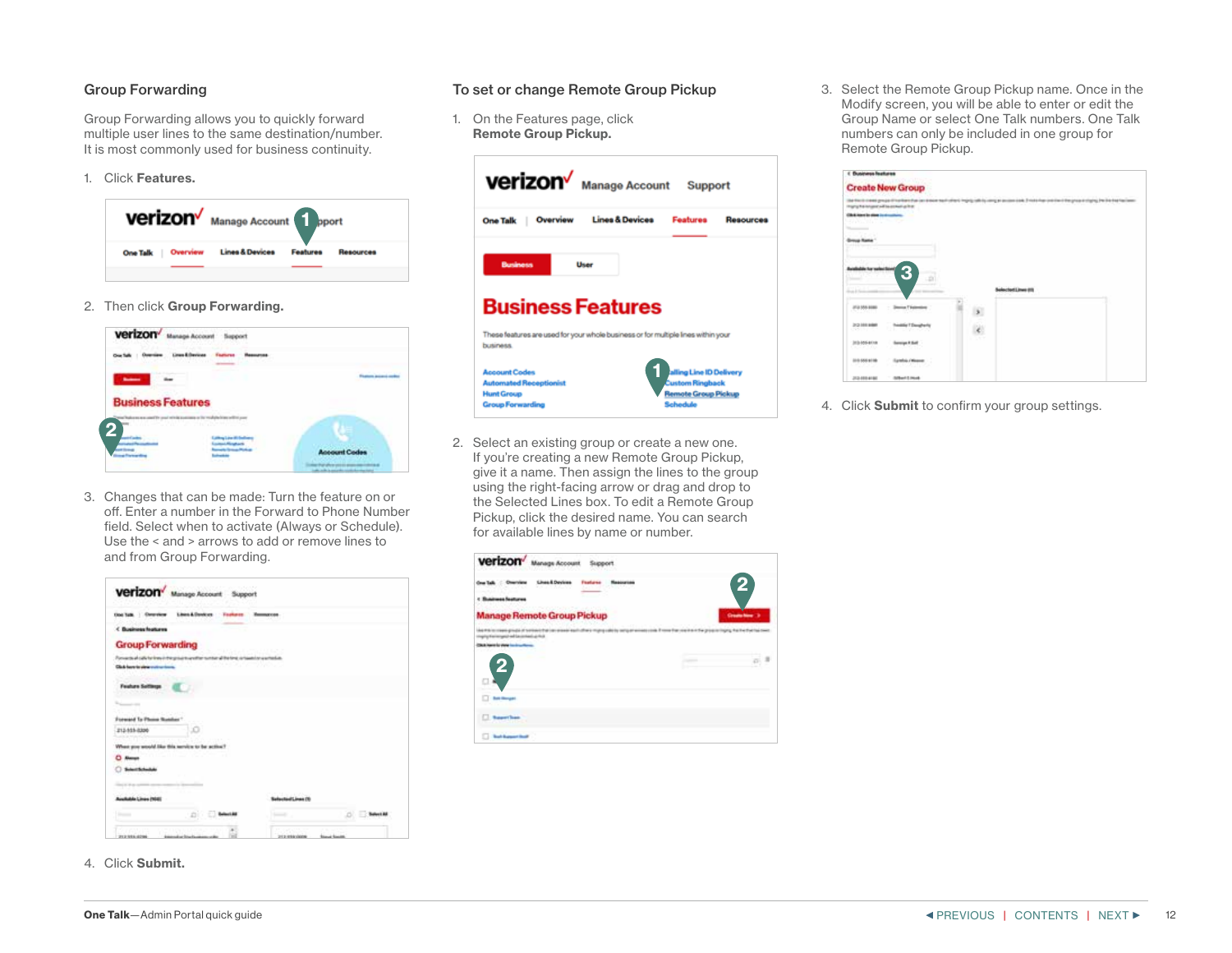## <span id="page-12-0"></span>To change or edit user information

1. From the Overview tab, click the Set Up User Info icon under Quick Tasks.



2. Optional: Filter the listing according to days since the last activity: 30, 60, 90 or 180 days, or one year. Search based on name or telephone number.

| Setup User Info<br>n til 1 |                                   |                                         |             |                                         |        |
|----------------------------|-----------------------------------|-----------------------------------------|-------------|-----------------------------------------|--------|
|                            |                                   | 2                                       |             | of furnof Stori                         |        |
|                            |                                   |                                         |             | £1                                      |        |
|                            |                                   | East                                    | Eal         |                                         | î<br>ó |
| <b>J14 841-7500</b>        | <b><i>BURNISHAN</i></b><br>142101 | <b>Burker/Winespark of Blueser</b><br>w | <b>TIBH</b> | <b>Bolt Blue</b><br>ممد<br>mas mõist su |        |
| 212 041 0973               | 15555                             | List of stress of Mahmut Fugettin       | HO          | Long Tenes                              |        |
| <b>110 033 0385</b>        |                                   | $-0.000$                                | æ           | <b>Executive Vietna</b>                 |        |

You can alternately edit user info by clicking the field and editing the entry or by selecting the Upload Spread Sheet tab. Then click Download a blank template or Download a template with a list of phone numbers. When you have entered the changes, click Upload.

| <b>School Street Select</b>                                                              | <b>Ballison Record Street</b>                     |
|------------------------------------------------------------------------------------------|---------------------------------------------------|
|                                                                                          |                                                   |
|                                                                                          |                                                   |
| 그는 사람이 나서 아니냐 아니라 아니라 아<br><b>Alaskingdi a hilarik templ</b>                             |                                                   |
| chicad a bamplane with a fiel of pinese highleave                                        |                                                   |
|                                                                                          |                                                   |
|                                                                                          |                                                   |
| <b><i>Samuel Jackson Box Mount</i></b><br>Legal cost and their calcusted at Afficent Sta | I Was call matters that calculated shared lashels |

Another method for updating an individual user line is from the Lines & Devices tab. Enter the desired number in the search box and retrieve the corporate-liable line.

3. Click Edit User Information at the top of the page.



4. Edit user information, then click Submit.



## To edit Call Forwarding settings

1. To set up the Call Forwarding feature, click the Manage User Features icon under Quick Tasks. (You can also access the Call Forwarding feature settings from the Lines & Devices tab.)



2. Click Call Forwarding.

| verizon <sup>v</sup>                                                                                                                 | Manage Account Support     |                           |                                       |
|--------------------------------------------------------------------------------------------------------------------------------------|----------------------------|---------------------------|---------------------------------------|
| One Talk<br>Owerview                                                                                                                 | <b>Lines &amp; Devices</b> | Feutures                  | <b>Resources</b>                      |
| Выкоева<br><b>Unev</b>                                                                                                               |                            |                           |                                       |
|                                                                                                                                      |                            |                           |                                       |
| <b>User Features</b>                                                                                                                 |                            |                           |                                       |
| These features are applied to individual users in your business, customaing their<br>service to best meet their communication needs. |                            |                           |                                       |
| sonyroous Call Rejection:                                                                                                            |                            |                           | Senultaneous Hing Service             |
| <b>unternatic Caliback</b>                                                                                                           |                            |                           | Selective Call Acceptance / Rejection |
| <b>Call Forwarding</b><br><b>Call Warters</b>                                                                                        |                            | <b>Caller (O Hockere)</b> | Pre-Alecting Amouncement              |

There are five settings. Select from the following the Call Forwarding options:

- Group enables you to forward all calls for multiple lines in the group to another number all the time or based on a schedule.
- Selective forwards calls based on pre-defined schedule and phone numbers.
- Always forwards all calls to another destination.
- **Busy** forwards calls when your line is busy.
- No Answer reroutes a call if you don't answer after five rings.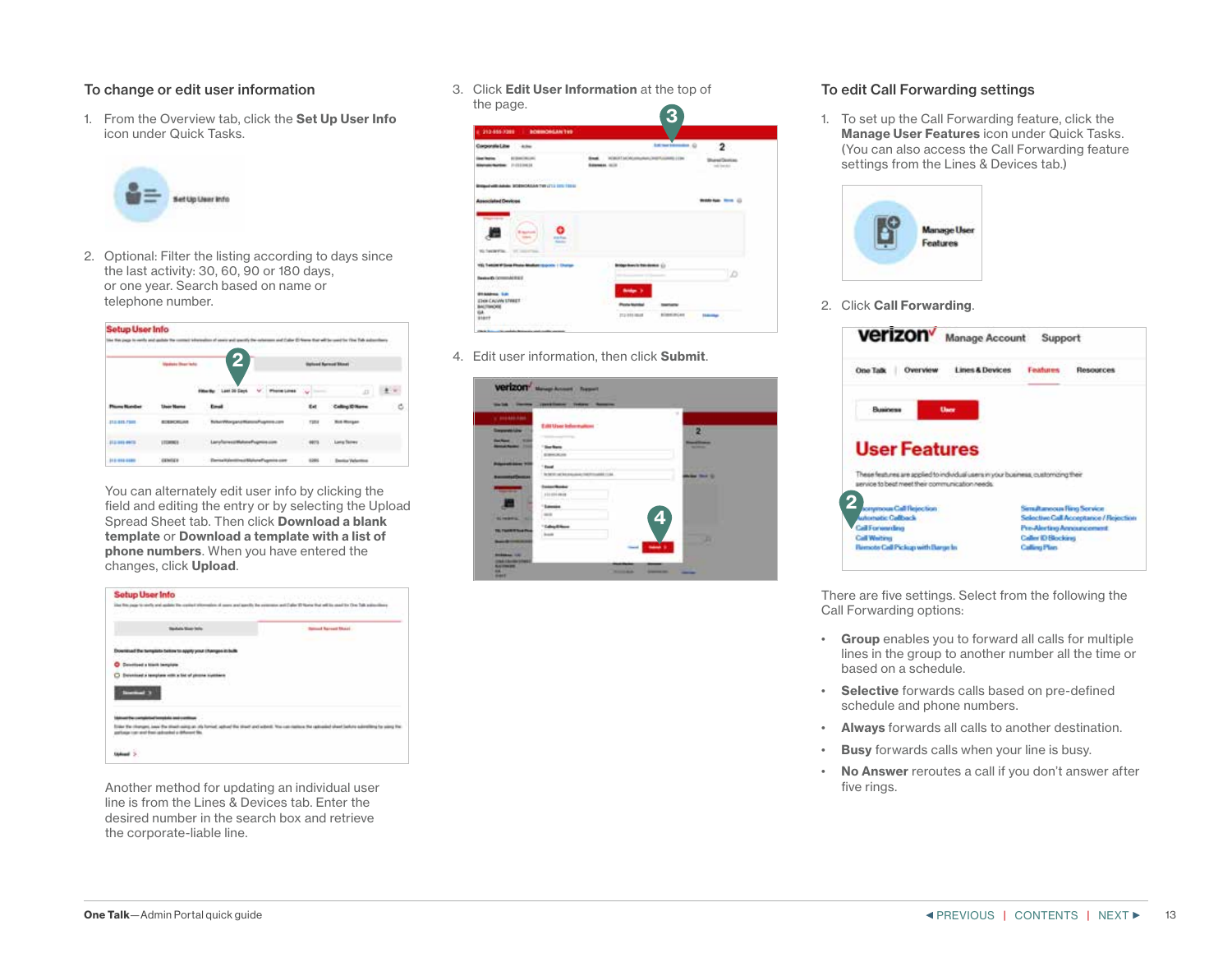Call Forwarding features can be turned on and off as needed. Turning on the feature will give you the option to forward to voicemail or to another phone number. Call Forwarding can be enabled with a schedule.



3. Choose the Call Forwarding setting you want, then move the status toggle to on (green) for the phone number you want to enable. Choose to forward your calls to another number or to your voicemail. Then click Submit.



You can adjust Call Forwarding settings by clicking on the gear icon next to the line to which changes will be made. The same Call Forwarding dialog box will appear. Make changes and click Submit.

| < Unit Finaluma                                         |                                                                                                |                    |   |
|---------------------------------------------------------|------------------------------------------------------------------------------------------------|--------------------|---|
| <b>Call Forwarding</b>                                  |                                                                                                |                    |   |
|                                                         | There are that worst call for moving couplinhes that can be constituted as work who received a |                    |   |
| Child have to steer institutions.                       |                                                                                                |                    |   |
| The results in the constitution of the best constant    |                                                                                                |                    |   |
| <b>Great Saleston</b>                                   | About 17<br><b>Submitted</b><br><b>Bay 1</b>                                                   |                    |   |
| Forwards incoming calls in another number after 5 rings |                                                                                                |                    |   |
|                                                         |                                                                                                |                    |   |
|                                                         | <b>Q</b> If you, besteo a Awar Jonacing as at the effect services of this com-                 |                    |   |
|                                                         |                                                                                                |                    |   |
|                                                         |                                                                                                | <b>Phone Lines</b> |   |
|                                                         |                                                                                                |                    |   |
| <b>Phone Scrola</b><br><b><i>SERVICES</i></b>           | <b>Dans Marine</b>                                                                             |                    | õ |
| 212 048 8116                                            | George K.Sol.                                                                                  |                    |   |
|                                                         |                                                                                                |                    |   |
| alan k                                                  | ---                                                                                            |                    |   |
| <b>FULLER</b>                                           | Larry Terren                                                                                   |                    |   |
|                                                         |                                                                                                |                    |   |
| <b>STARBARDS</b>                                        | <b>Kultin &amp; Militaria</b>                                                                  |                    |   |
|                                                         | 3500000000                                                                                     |                    |   |
| <b>COURT STATIST</b>                                    |                                                                                                |                    |   |
| 2121038-0326<br>MATH ABBER                              | <b>Sheet Flooring</b><br><b>BUNITE</b>                                                         |                    |   |
| <b>DISSIMALM </b>                                       | <b>Bonatt F Wyers</b>                                                                          |                    |   |

You can also use the Lines & Devices tab to set up Call Forwarding for a single line.

1. Select the Lines & Devices tab and choose the line you want to add Call Forwarding to by checking the box or clicking the phone number.

| Verizon <sup>/</sup> Manage Account Support<br>Derful, Omnien tomkfinism Festern Reserve<br>Attam 107 consuming 107 importion 0 |                                                                                                    |
|---------------------------------------------------------------------------------------------------------------------------------|----------------------------------------------------------------------------------------------------|
| $\pm$ v<br>0.069<br><b>HARACE BEAM</b><br><b>Contractor</b>                                                                     | Company and the resource of the President State Pro-<br><b>THE R. P. LEWIS CO., LANSING, MICH.</b> |
| -<br><b>The State</b><br><b>STATISTICS</b><br>Property come:                                                                    |                                                                                                    |
| domestic last<br>de CI passero<br>1 Sadan<br><b>STAND</b>                                                                       |                                                                                                    |
| ALC: U.S.<br><b>CENT DESCRIPTION</b>                                                                                            |                                                                                                    |
|                                                                                                                                 |                                                                                                    |

2. On the next page, scroll down to set or adjust Call Forwarding features.

| <b>Milddepa CAL</b><br><b>CORA CALVIN STREET</b><br><b>BAZTIMORE</b> |       | <b>Solder 3</b><br><b>Rose Ranker</b>    |                |
|----------------------------------------------------------------------|-------|------------------------------------------|----------------|
| <b>GALLON</b><br><b>MAILT</b>                                        |       | lease and intuitions lesso in allapted   |                |
| Thick financial by spikits formula and configure                     |       |                                          |                |
| <b>Unior Features</b>                                                |       |                                          |                |
| Annatome Californian (2)                                             |       | <b>Call Booking</b>                      |                |
| Annak (akak G)                                                       |       | <b>Mar Of Shoking</b>                    |                |
| Californialing Motor 111                                             |       | For Alerton, Announcement                |                |
| California Roy (2)                                                   |       | <b>Rosen California with Regards</b> (2) |                |
| Californialing McAusen (1)                                           |       | <b>Below Californians (C)</b>            |                |
| Californialing Scholar (2)                                           | $0 -$ | Scientist Californian (2)                | o              |
|                                                                      |       | (i) advertisement                        | $\overline{a}$ |
| Calling Plan Ltd.                                                    |       |                                          |                |

3. The Call Forwarding dialog boxes will appear. Make the desired changes, then click Submit.

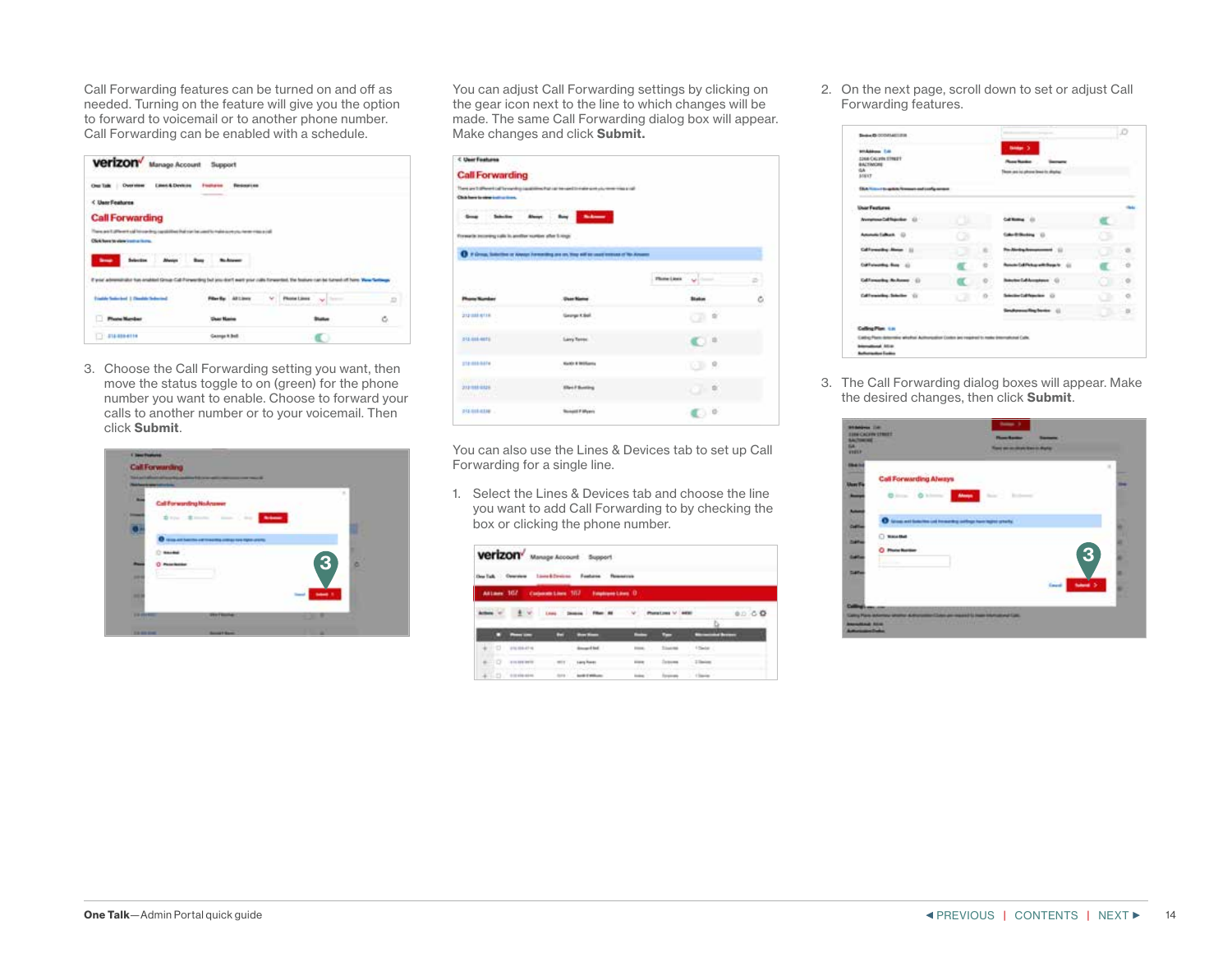## <span id="page-14-0"></span>To edit the Remote Call Pickup with Barge-In, with or without tone

This feature allows other members of your business to remotely pick up your line while it is ringing to make sure no customer calls are missed, or to join your call in progress with or without a warning tone.

1. Select the Features tab and then click Remote Call Pickup with Barge-In.



2. Click the gear icon to the right of the line you want to configure.

| One Talk : Oversion : blood Dovison               | fastern Research                                                                                                                                                |                |
|---------------------------------------------------|-----------------------------------------------------------------------------------------------------------------------------------------------------------------|----------------|
| <b>C User Fostures</b>                            |                                                                                                                                                                 |                |
|                                                   | <b>Remote Call Pickup with Barge In</b>                                                                                                                         |                |
|                                                   | Efficed offer Feetback of your follower to narrows clock up your bile within it is stights of periodic platinum and in express with an editorial anarrong tools |                |
| Clash have be show took on those.                 |                                                                                                                                                                 |                |
|                                                   |                                                                                                                                                                 | Passe Lines    |
|                                                   |                                                                                                                                                                 |                |
| <b>Phone Humber</b>                               | <b>United Mines</b>                                                                                                                                             |                |
| 2124054154<br><b>STERN STAR</b>                   | Sierrige 4 Self                                                                                                                                                 |                |
| 212-522-0073<br><b>Contract Contract Contract</b> | <b>Lang Tarres</b>                                                                                                                                              | C 199          |
| 212-523-0224                                      |                                                                                                                                                                 |                |
|                                                   | Sat) Callians                                                                                                                                                   | ; ; ; o        |
| <b>PO \$55-8000</b>                               | <b>Rotestal F.Muerts</b>                                                                                                                                        | $\sim$ 0       |
|                                                   | <b>Trauballa Giorgherts</b>                                                                                                                                     | $\overline{D}$ |
| P13 605-8488                                      |                                                                                                                                                                 |                |

3. Slide the status toggle to on (green) to turn on the feature for that particular line. Click the gear icon to the right of the status toggle to select/deselect Allow warning tone during barge in or Allow automatic selection for barge in. Click Submit.



#### Selective Call Acceptance/Rejection—User Lines

This feature allows you to only accept specific calls based on conditions that you define or reject incoming calls based on pre-defined conditions you set. You can accept all calls or only calls from up to 10 specific phone numbers based on a pre-defined schedule (business or holiday). Up to five conditions/options can be configured. If you have both Selective Call Acceptance and Rejection activated, the settings for Acceptance will be used first.

1. To enable the feature, select the Features tab and then click Selective Call Acceptance/Rejection.



2. To turn on the feature for a specific phone number, slide the status toggle to on (green).

| <b>Clarate Taster</b><br>Ouststates    | 1 Annie & Ricchiano<br>Fonliates<br><b><i><u>Republicancia e</u></i></b>                                                                                                                                                                                                                         |                      |  |
|----------------------------------------|--------------------------------------------------------------------------------------------------------------------------------------------------------------------------------------------------------------------------------------------------------------------------------------------------|----------------------|--|
| < UnerFortures                         |                                                                                                                                                                                                                                                                                                  |                      |  |
|                                        | <b>Selective Call Acceptance / Rejection</b>                                                                                                                                                                                                                                                     |                      |  |
|                                        |                                                                                                                                                                                                                                                                                                  |                      |  |
| <b>Accelerate</b>                      |                                                                                                                                                                                                                                                                                                  |                      |  |
|                                        |                                                                                                                                                                                                                                                                                                  |                      |  |
|                                        | The light people of calls or only only them up to 10 people player increase fundal on a pre-collected defined in Players to Fridaya's Light is to configurate<br>composed if you have built these time but inconstructive preditional and using the seattering for homestering well as used that |                      |  |
| <b>Club hare to also instructions.</b> | 어때 지원 정신 일이 없어요. 아래의 치역을                                                                                                                                                                                                                                                                         |                      |  |
| 21 P.UR                                |                                                                                                                                                                                                                                                                                                  |                      |  |
|                                        |                                                                                                                                                                                                                                                                                                  | <b>Phone (Inch.)</b> |  |
|                                        |                                                                                                                                                                                                                                                                                                  |                      |  |
| 202103-0119                            |                                                                                                                                                                                                                                                                                                  |                      |  |
| 212,544,6473<br><b>COUNTY</b>          |                                                                                                                                                                                                                                                                                                  |                      |  |

3. Click radio buttons to select/deselect **Accept Calls** from Any Phone Number or Accept Calls from Specified Numbers (Up to 10 Numbers). If the latter is selected, enter the phone numbers. Choose already-configured business and/or holiday schedules, or turn feature to Always. You can also choose the Add New Selective Call Acceptance option. Click Submit.